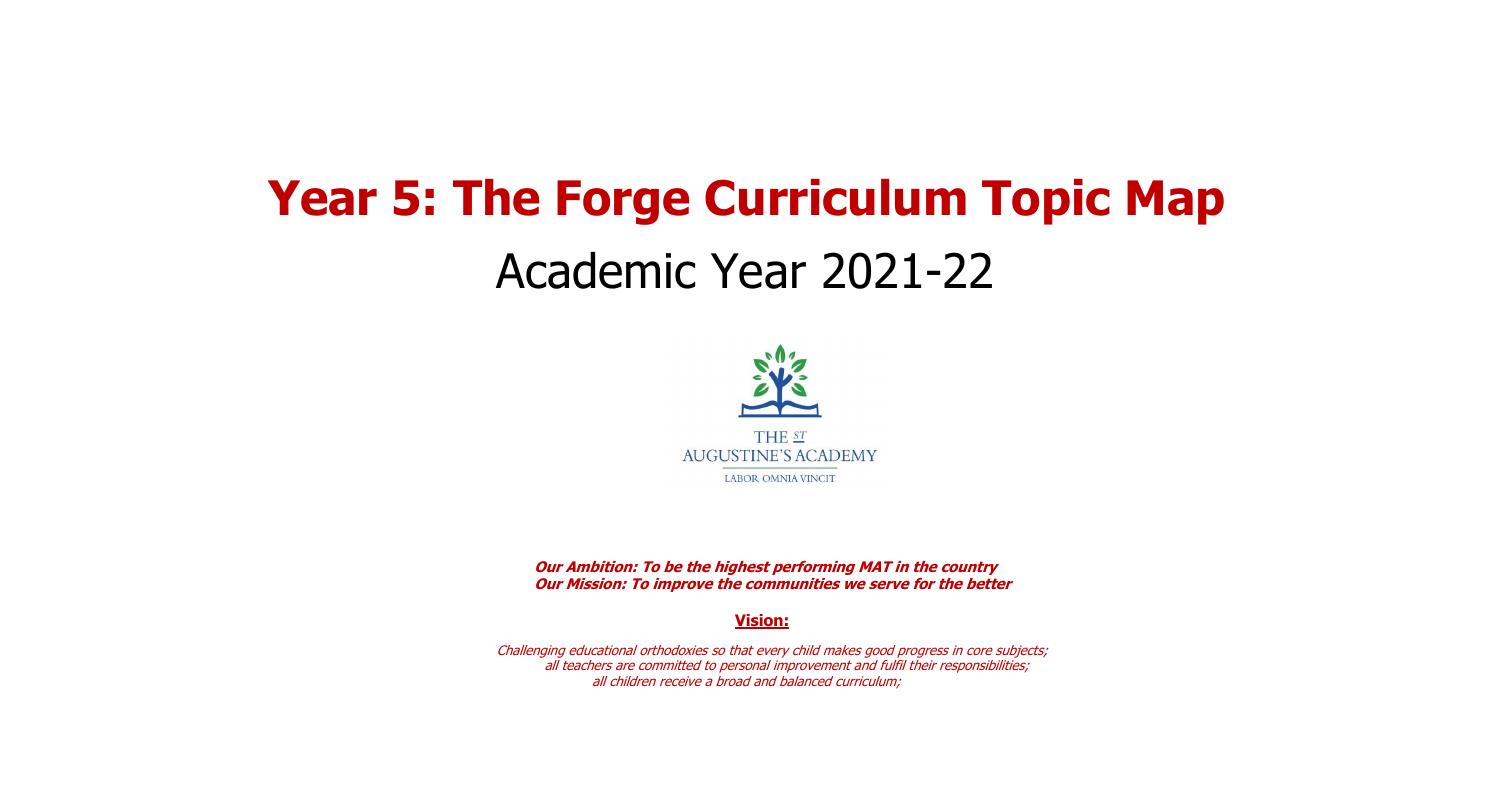

| <b>British Values:</b><br>democracy. Elect<br>school councillors.  |                                                                                                                            |                                                                                                                                                                                                                                                                                                                                                                                                                                                                                                                                                                                                                                                                                                                                                                                                                                                                                                 |        | <b>Autumn 1</b> |        |        |        | <b>Autumn 2</b>                                                                                                                                                                                                                                                                                                                                                                                                                                                                                                                                                                                                                                                                                                                                      |                                                                                                                                                                                                                                                                                                                                                                                                                                            |        |        |        |                                                                                                                                                                                                                                                                                                                                                   |        |  |  |
|--------------------------------------------------------------------|----------------------------------------------------------------------------------------------------------------------------|-------------------------------------------------------------------------------------------------------------------------------------------------------------------------------------------------------------------------------------------------------------------------------------------------------------------------------------------------------------------------------------------------------------------------------------------------------------------------------------------------------------------------------------------------------------------------------------------------------------------------------------------------------------------------------------------------------------------------------------------------------------------------------------------------------------------------------------------------------------------------------------------------|--------|-----------------|--------|--------|--------|------------------------------------------------------------------------------------------------------------------------------------------------------------------------------------------------------------------------------------------------------------------------------------------------------------------------------------------------------------------------------------------------------------------------------------------------------------------------------------------------------------------------------------------------------------------------------------------------------------------------------------------------------------------------------------------------------------------------------------------------------|--------------------------------------------------------------------------------------------------------------------------------------------------------------------------------------------------------------------------------------------------------------------------------------------------------------------------------------------------------------------------------------------------------------------------------------------|--------|--------|--------|---------------------------------------------------------------------------------------------------------------------------------------------------------------------------------------------------------------------------------------------------------------------------------------------------------------------------------------------------|--------|--|--|
| Invite a local<br>councillor into school<br>to explain their role. | Week 1                                                                                                                     | Week 2                                                                                                                                                                                                                                                                                                                                                                                                                                                                                                                                                                                                                                                                                                                                                                                                                                                                                          | Week 3 | Week 4          | Week 5 | Week 6 | Week 7 | Week 1                                                                                                                                                                                                                                                                                                                                                                                                                                                                                                                                                                                                                                                                                                                                               | Week 2                                                                                                                                                                                                                                                                                                                                                                                                                                     | Week 3 | Week 4 | Week 5 | Week 6                                                                                                                                                                                                                                                                                                                                            | Week 7 |  |  |
| <b>Curriculum</b><br>Drivers/<br><b>Enrichment</b>                 |                                                                                                                            | Visit to the Blue John Mine: Enrichment Opportunity regarding the 3 types of rock and the effects of historic volcanic<br>activity in contributing to the mineral wealth associated with the mine.<br><b>Cultural Diversity:</b> consider the variety of human geography associated with communities living in the shadow of a<br>volcanos today. Consider how incidents such as "Pompei" and modern day disasters lead people from diverse<br>backgrounds to work together to rescue inviduals and rebuild communities. Look at the work of the Hawaii Island<br>Volcano Recovery Fund and how donations from around the world support recovery efforts.<br>Aspiration: visiting speaker associated with the emergency rescue services (e.g. The Nottingham Mines Rescue Serice<br>or other suitable local link). Explore the nature of the role, the rewards and challenges and career route. |        |                 |        |        |        | Visit to the Space Centre or Visit from the Planetarium.<br><b>Cultural Diversity:</b> Consider the impact of the "Earth Rise" photo and how it reminded people of the fragility of the<br>earth and how we all share one planet regardless of nationality and all depend on each other. Explore the lives of<br>significant leaders associated with religions e.g. Martin Luther King or Gandi. Consider how different cultural traditions<br>have contributed to our understanding of the world and how we should treat each other.<br>Aspiration: Enrichment Opportunity Earth and Space. Investigate the "Hidden Histories" associated with Nasa e.g. the<br>contribution of Katherine Johnson to the Nasa project as an African American woman. |                                                                                                                                                                                                                                                                                                                                                                                                                                            |        |        |        |                                                                                                                                                                                                                                                                                                                                                   |        |  |  |
| <b>PE</b>                                                          | <b>Real PE</b><br><b>Cog Focus: Cognitive</b><br>$\bullet$<br>$\bullet$<br><b>Learning Journey</b><br>3.<br>4.<br>5.<br>6. | I can review, analyse and evaluate my own and others' strengths and weaknesses and I can read and react to<br>different game situations as they develop<br>I have a clear idea of how to develop my own and others' work. I can recognise and suggest patterns of play<br>which will increase chances of success and I can develop methods to outwit opponents<br>I can understand ways (criteria) to judge performance and I can identify specific parts to continue to work<br>upon. I can use my awareness of space and others to make good decisions<br>Coordination, ball skills. Throw Tennis<br>Agility, reaction/response. Throw Tennis<br>Ladder Tournament, Throw Tennis<br>Coordination, ball skills. Endball<br>Coordination, ball skills. Endball<br>Agility, reaction/response. Endball<br>Round Robin Tournament, Endball                                                        |        |                 |        |        |        | <b>Real PE</b><br><b>Cog Focus: Creative</b><br><b>Learning Journey</b><br>6.                                                                                                                                                                                                                                                                                                                                                                                                                                                                                                                                                                                                                                                                        | they are different from or in contrast to others<br>or tasks to make activities more fun or challenging<br>Static balance, seated. Seated Volleyball<br>Static balance, floor work. Seated Volleyball<br>Bump Ladder Tournament, Seated Volleyball<br>Static balance, seated. Scorpion Handball<br>Static balance, seated. Scorpion Handball<br>Static balance, floor work. Scorpion Handball<br>Round Robin Tournament, Scorpion Handball |        |        |        | I can effectively disguise what I am about to do next. I can use variety and creativity to engage an audience<br>I can respond imaginatively to different situations, adapting and adjusting my skills, movements or tactics so<br>• I can link actions and develop sequences of movements that express my own ideas. I can change tactics, rules |        |  |  |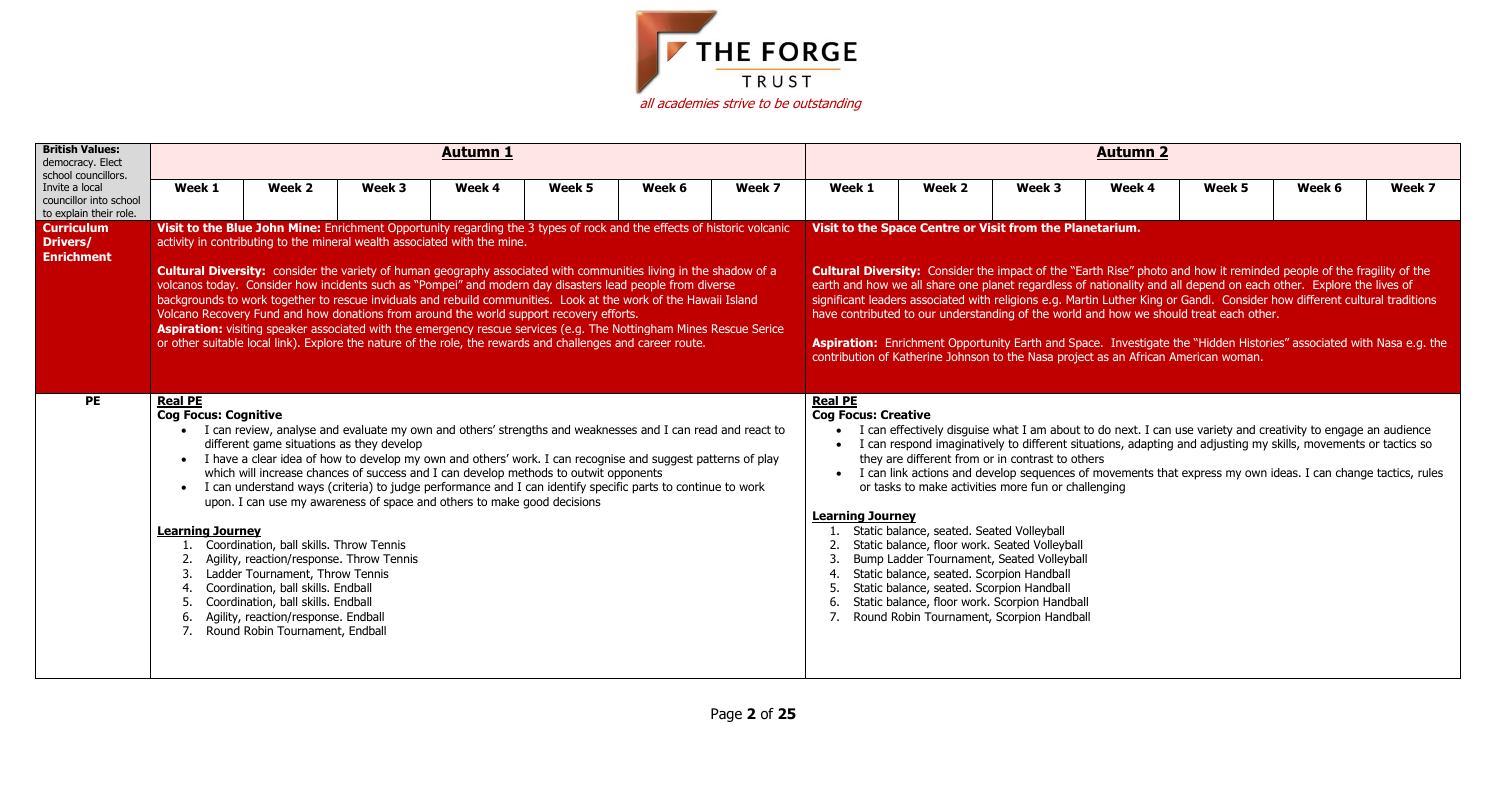

| <b>British Values:</b><br>Democracy.<br>Leadership focus. |                                                               |                                         |                                                                                                                                                                                                                                                                                                                                                                                                                                                                                                                                                                                                      | <b>Autumn 1</b> |                                                                                         |        |        | <b>Autumn 2</b>                                          |                                                                                                                  |        |                                                                                                                                                                                                                                                                               |                                                                                                                        |                                                                                                                                                                                                                                                                                                                                                                                                                                                                                                                                                                                                                                                                                                                                                                                                                                                                                         |        |  |  |
|-----------------------------------------------------------|---------------------------------------------------------------|-----------------------------------------|------------------------------------------------------------------------------------------------------------------------------------------------------------------------------------------------------------------------------------------------------------------------------------------------------------------------------------------------------------------------------------------------------------------------------------------------------------------------------------------------------------------------------------------------------------------------------------------------------|-----------------|-----------------------------------------------------------------------------------------|--------|--------|----------------------------------------------------------|------------------------------------------------------------------------------------------------------------------|--------|-------------------------------------------------------------------------------------------------------------------------------------------------------------------------------------------------------------------------------------------------------------------------------|------------------------------------------------------------------------------------------------------------------------|-----------------------------------------------------------------------------------------------------------------------------------------------------------------------------------------------------------------------------------------------------------------------------------------------------------------------------------------------------------------------------------------------------------------------------------------------------------------------------------------------------------------------------------------------------------------------------------------------------------------------------------------------------------------------------------------------------------------------------------------------------------------------------------------------------------------------------------------------------------------------------------------|--------|--|--|
| What qualities<br>should we look for<br>in a leader?      | Week 1                                                        | Week 2                                  | Week 3                                                                                                                                                                                                                                                                                                                                                                                                                                                                                                                                                                                               | Week 4          | Week 5                                                                                  | Week 6 | Week 7 | Week 1                                                   | Week 2                                                                                                           | Week 3 | Week 4                                                                                                                                                                                                                                                                        | Week 5                                                                                                                 | Week 6                                                                                                                                                                                                                                                                                                                                                                                                                                                                                                                                                                                                                                                                                                                                                                                                                                                                                  | Week 7 |  |  |
| <b>Science</b>                                            | <b>Rocks and Caves</b><br><b>Learning Journey</b><br>3.<br>6. | Investigate types of rock found locally | Classify rocks according to physical properties<br>Explain why certain types of rock contain fossils<br>Explain why rocks and minerals found in different areas can vary<br>Set up a fair test to investigate stalactite formation                                                                                                                                                                                                                                                                                                                                                                   |                 | Categorise the rocks found at different levels in the caves and explain how they formed |        |        | <b>Earth and Space</b><br><b>Learning Journeys</b><br>6. | Name the planets and recall features<br>Demonstrate why we have day and night<br>Describe the phases of the moon |        | Describe the movement of the Earth relative to the sun and other planets<br>Describe the movement of the Earth in relation to the sun and the impact this has on the seasons<br>Understand what space is and illustrate the distance between the planets and the sun to scale |                                                                                                                        |                                                                                                                                                                                                                                                                                                                                                                                                                                                                                                                                                                                                                                                                                                                                                                                                                                                                                         |        |  |  |
| <b>Art &amp; Design</b>                                   | 7.<br>techniques;<br><b>Subject content:</b><br>revisit ideas | Make observations and draw conclusions  | Roman Pottery (using the clay artefacts from Pompeii as a stimulus for clay work.<br>What did the pots and jugs look like? How would they have been decorated?)<br>Produce creative work, exploring their ideas and recording their experiences;<br>Become proficient in drawing, painting, sculpture and other art, craft and design<br>Evaluate and analyse creative works using the language of art, craft and design.<br>To create sketch books to record their observations and use them to review and<br>and sculpture with a range of materials [for example, pencil, charcoal, paint, clay]. |                 | To improve their mastery of art and design techniques, including drawing, painting      |        |        |                                                          |                                                                                                                  |        | art forms.<br><b>Subject content:</b>                                                                                                                                                                                                                                         | their experiences<br>art, craft and design techniques<br>art, craft and design<br>use them to review and revisit ideas | Portraits in the 20 <sup>th</sup> Century (explore a range of portraits<br>from the 20 <sup>th</sup> century: Nelson Mandela portraits and the<br>work of Matisse e.g. Woman in Hat, Andy Warhol<br>Marylyn and representations of Martin Luther King.<br>Produce creative work, exploring their ideas and recording<br>become proficient in drawing, painting, sculpture and other<br>evaluate and analyse creative works using the language of<br>• know about great artists, craft makers and designers, and<br>understand the historical and cultural development of their<br>To create sketch books to record their observations and<br>To improve their mastery of art and design techniques,<br>including drawing, painting and sculpture with a range of<br>materials [for example, pencil, charcoal, paint, clay]<br>About great artists, architects and designers in history. |        |  |  |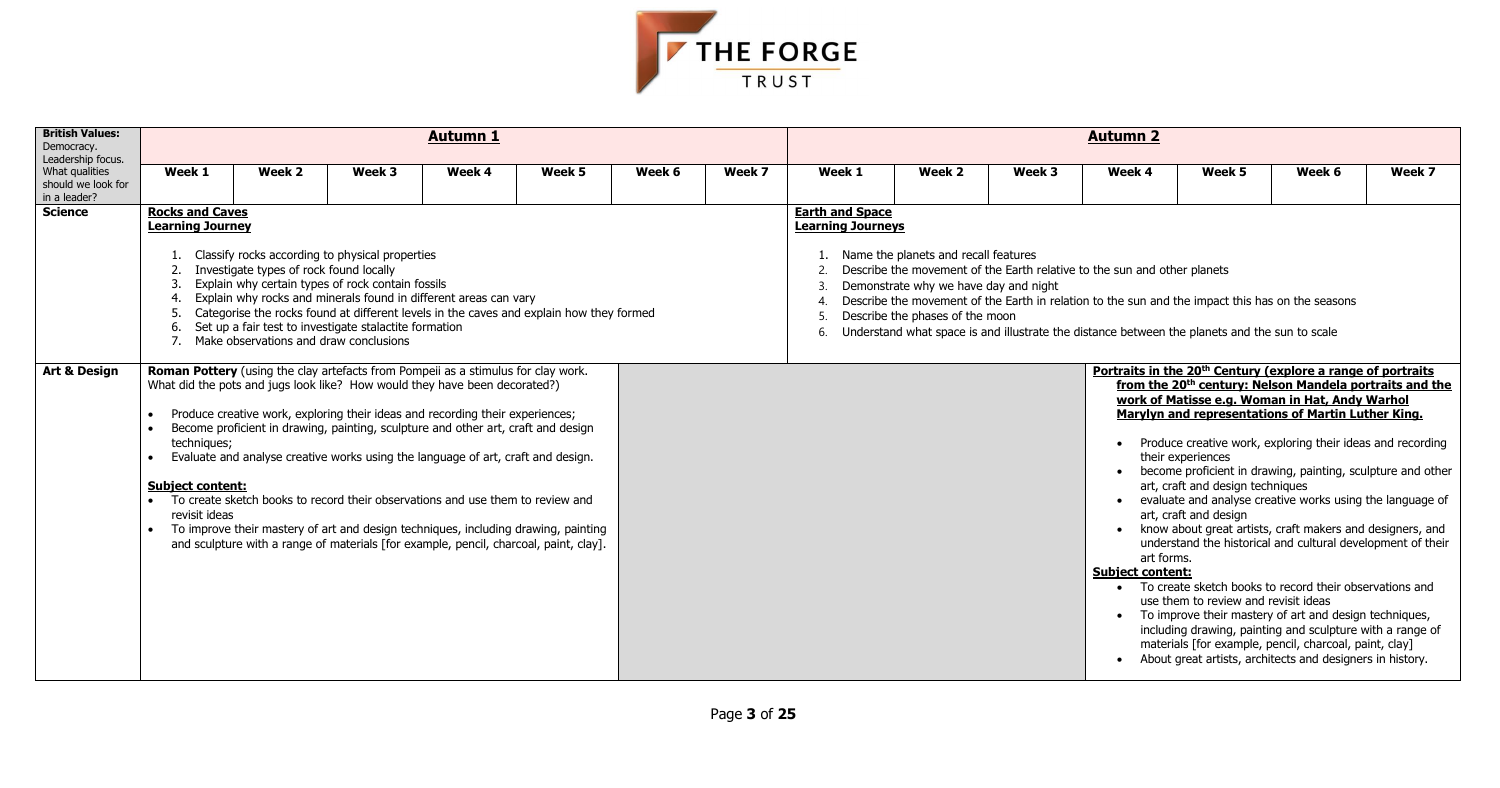

| <b>British Values:</b><br>Democracy. What<br>values did MLK |        |        |        | <b>Autumn 1</b> |        |                                                                                                                                                          |                                                                                                                      |                                                                                                                                                                                                                                                                                                                                                                                                                                                                                                                                                                                                                                                                                                                                                                                                                                                                                                                                                                   |        |        | <b>Autumn 2</b> |        |        |        |
|-------------------------------------------------------------|--------|--------|--------|-----------------|--------|----------------------------------------------------------------------------------------------------------------------------------------------------------|----------------------------------------------------------------------------------------------------------------------|-------------------------------------------------------------------------------------------------------------------------------------------------------------------------------------------------------------------------------------------------------------------------------------------------------------------------------------------------------------------------------------------------------------------------------------------------------------------------------------------------------------------------------------------------------------------------------------------------------------------------------------------------------------------------------------------------------------------------------------------------------------------------------------------------------------------------------------------------------------------------------------------------------------------------------------------------------------------|--------|--------|-----------------|--------|--------|--------|
| express? Why did<br>people follow Dr<br>King?               | Week 1 | Week 2 | Week 3 | Week 4          | Week 5 | Week 6                                                                                                                                                   | Week 7                                                                                                               | Week 1                                                                                                                                                                                                                                                                                                                                                                                                                                                                                                                                                                                                                                                                                                                                                                                                                                                                                                                                                            | Week 2 | Week 3 | Week 4          | Week 5 | Week 6 | Week 7 |
| $\overline{DT}$                                             |        |        |        |                 |        |                                                                                                                                                          |                                                                                                                      | Design a Balloon Rocket to travel along a horizontal line guided by a straw.                                                                                                                                                                                                                                                                                                                                                                                                                                                                                                                                                                                                                                                                                                                                                                                                                                                                                      |        |        |                 |        |        |        |
|                                                             |        |        |        |                 |        | <b>Design</b><br>individuals or groups;<br><b>Make</b><br><b>Evaluate</b><br>helped shape the world<br><b>Technical knowledge</b><br>complex structures. | pieces and computer-aided design.<br>properties and aesthetic qualities<br>the views of others to improve their work | Use research and develop design criteria to inform the design of innovative,<br>functional, appealing products that are fit for purpose, aimed at particular<br>Generate, develop, model and communicate their ideas through discussion,<br>annotated sketches, cross-sectional and exploded diagrams, prototypes, pattern<br>• Select from and use a wider range of tools and equipment to perform practical<br>tasks [for example, cutting, shaping, joining and finishing], accurately<br>Select from and use a wider range of materials and components, including<br>construction materials, textiles and ingredients, according to their functional<br>• Investigate and analyse a range of existing products<br>Evaluate their ideas and products against their own design criteria and consider<br>• Understand how key events and individuals in design and technology have<br>Apply their understanding of how to strengthen, stiffen and reinforce more |        |        |                 |        |        |        |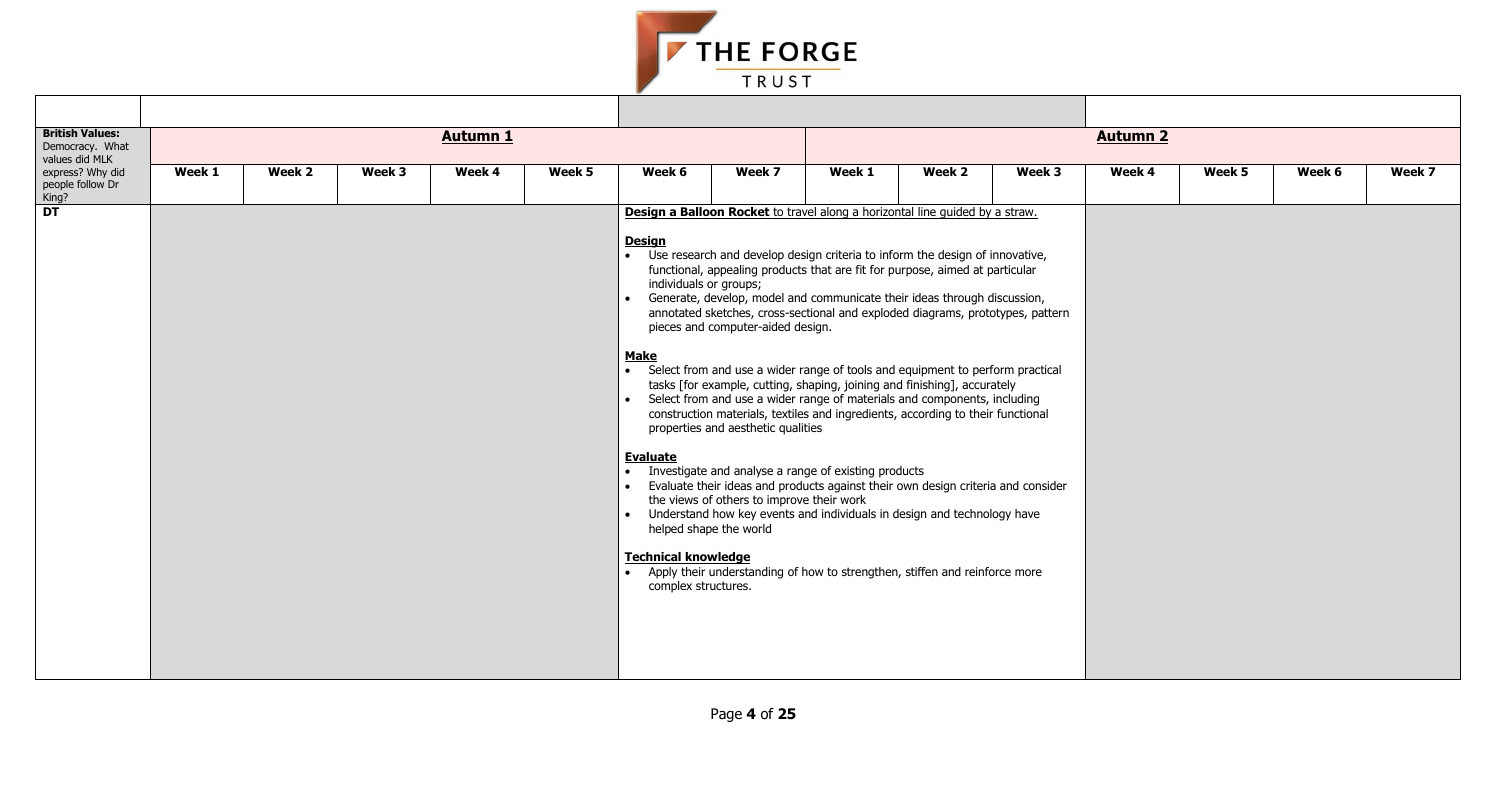- 
- 
- 



| <b>British Values:</b><br>Anti-<br>discrimination.                                                  |                                                             |                                                                                                                                                                                                                            |        | <b>Autumn 1</b>                                                         |                                                                                                                                            |        |                                                                                                                                                                                                                                                    | <b>Autumn 2</b> |        |                                                                                                                                                          |                                                                            |                                       |                                                                                                                                                                                                                                        |        |  |  |  |
|-----------------------------------------------------------------------------------------------------|-------------------------------------------------------------|----------------------------------------------------------------------------------------------------------------------------------------------------------------------------------------------------------------------------|--------|-------------------------------------------------------------------------|--------------------------------------------------------------------------------------------------------------------------------------------|--------|----------------------------------------------------------------------------------------------------------------------------------------------------------------------------------------------------------------------------------------------------|-----------------|--------|----------------------------------------------------------------------------------------------------------------------------------------------------------|----------------------------------------------------------------------------|---------------------------------------|----------------------------------------------------------------------------------------------------------------------------------------------------------------------------------------------------------------------------------------|--------|--|--|--|
| Are their<br>occasions when<br>people of faith or<br>none might feel<br>that they do not<br>belong? | Week 1                                                      | Week 2                                                                                                                                                                                                                     | Week 3 | Week 4                                                                  | Week 5                                                                                                                                     | Week 6 | Week 7                                                                                                                                                                                                                                             | Week 1          | Week 2 | Week 3                                                                                                                                                   | Week 4                                                                     | Week 5                                | Week 6                                                                                                                                                                                                                                 | Week 7 |  |  |  |
| <b>History</b>                                                                                      | <b>Escape from Pompeii</b><br><b>Learning Journey</b><br>3. | 1. Recount the events that took place in<br>Pompeii and Herculaneum<br>2. Interpret a written source to build a<br>picture of the eruption of<br>Mount Vesuvius in AD 79<br>Describe an everyday Roman scene<br>in Pompeii |        |                                                                         |                                                                                                                                            |        |                                                                                                                                                                                                                                                    |                 |        |                                                                                                                                                          |                                                                            |                                       |                                                                                                                                                                                                                                        |        |  |  |  |
| Geography                                                                                           |                                                             |                                                                                                                                                                                                                            |        | <b>Volcanos</b><br><b>Learning Journey</b><br>2.<br>3.<br>4.<br>5<br>6. | Describe the location of five famous Volcanoes<br>Use location to make predictions about climate<br>Describe the human geography of Puebla |        | Describe how volcanic islands form and a physical process that affect them<br>Explain why people might choose to live in Pueblo so close to Mount Popocatepetl<br>Explain why people might choose to live in Pueblo so close to Mount Popocatepetl |                 |        |                                                                                                                                                          |                                                                            |                                       |                                                                                                                                                                                                                                        |        |  |  |  |
| RE                                                                                                  |                                                             |                                                                                                                                                                                                                            |        |                                                                         |                                                                                                                                            |        |                                                                                                                                                                                                                                                    |                 |        | <b>Inspirational Leaders today</b><br>and in the recent past.<br><b>Learning Journey</b><br>1. Describe how Rosa<br>2. Explain why Martin<br>many people | Parkes became a leader<br>Luther King is an<br>inspirational leader for so | <b>Learning Journey</b><br>Christians | <b>Religion and the individual:</b><br>Explain the significance of Holy<br>Communion (The Eucharist)<br>2. Investigate important teachings Jesus<br>gave and the challenges they present<br>3. Explain the importance of Christmas for |        |  |  |  |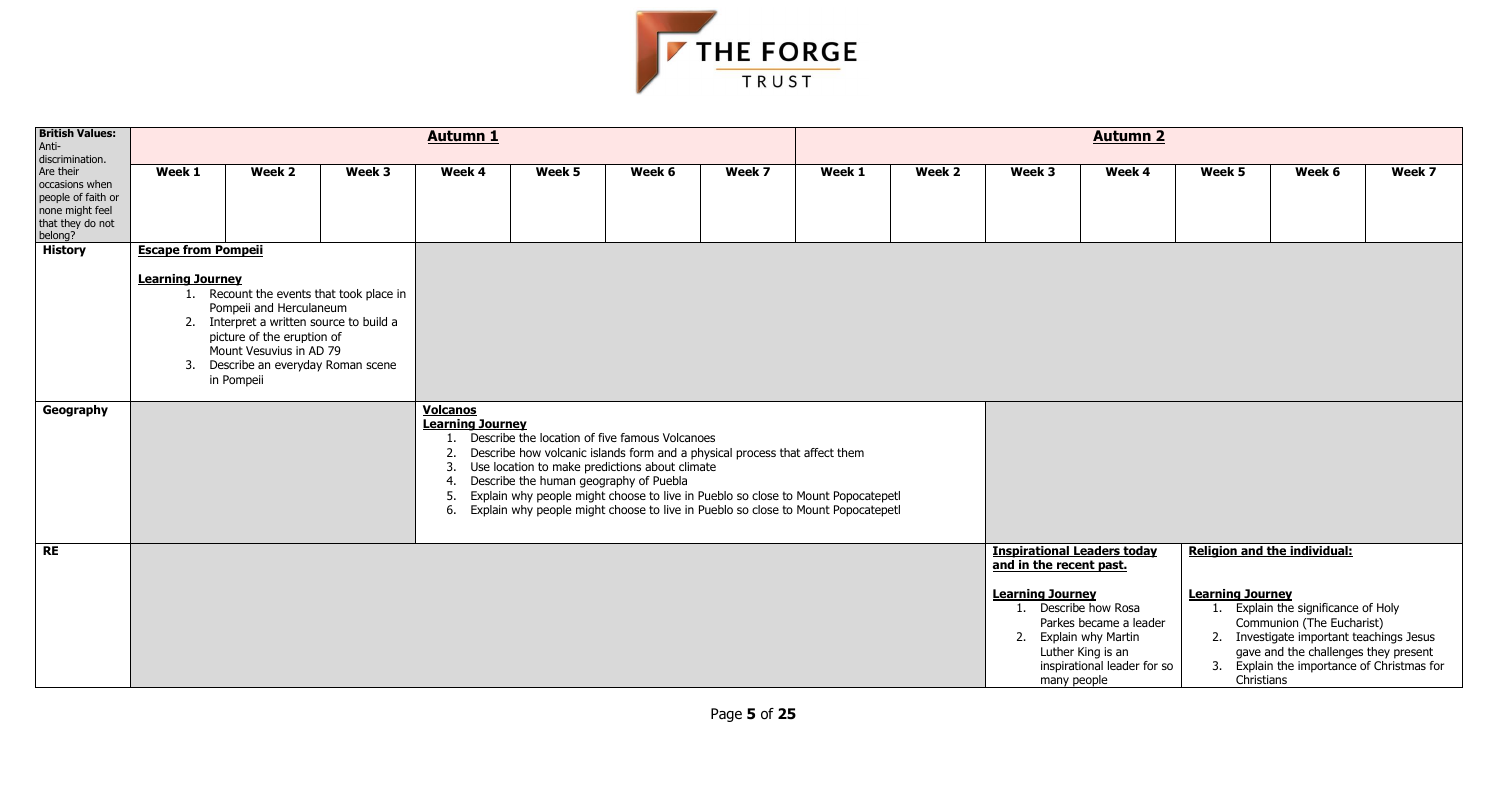

| <b>British Values:</b><br>Anti-discrimination/ |                                         |                                                                                                                                                                                                                                                                                                                                                                                                                                                                                                                                                                                                                                 |        | <b>Autumn 1</b> |        |                                          |                                                                                                                                                                                                                                                                                                                                                                                                                                                                                                                                                                                                                                                                                                                                    |        |                                                                                                                                                                                                                                                            |                                                                                                                                                                                | <b>Autumn 2</b> |        |        |        |
|------------------------------------------------|-----------------------------------------|---------------------------------------------------------------------------------------------------------------------------------------------------------------------------------------------------------------------------------------------------------------------------------------------------------------------------------------------------------------------------------------------------------------------------------------------------------------------------------------------------------------------------------------------------------------------------------------------------------------------------------|--------|-----------------|--------|------------------------------------------|------------------------------------------------------------------------------------------------------------------------------------------------------------------------------------------------------------------------------------------------------------------------------------------------------------------------------------------------------------------------------------------------------------------------------------------------------------------------------------------------------------------------------------------------------------------------------------------------------------------------------------------------------------------------------------------------------------------------------------|--------|------------------------------------------------------------------------------------------------------------------------------------------------------------------------------------------------------------------------------------------------------------|--------------------------------------------------------------------------------------------------------------------------------------------------------------------------------|-----------------|--------|--------|--------|
| rule of law: Discuss                           |                                         |                                                                                                                                                                                                                                                                                                                                                                                                                                                                                                                                                                                                                                 |        |                 |        |                                          |                                                                                                                                                                                                                                                                                                                                                                                                                                                                                                                                                                                                                                                                                                                                    |        |                                                                                                                                                                                                                                                            |                                                                                                                                                                                |                 |        |        |        |
| Rosa Parkes and why                            | Week 1                                  | Week 2                                                                                                                                                                                                                                                                                                                                                                                                                                                                                                                                                                                                                          | Week 3 | Week 4          | Week 5 | Week 6                                   | Week 7                                                                                                                                                                                                                                                                                                                                                                                                                                                                                                                                                                                                                                                                                                                             | Week 1 | Week 2                                                                                                                                                                                                                                                     | Week 3                                                                                                                                                                         | Week 4          | Week 5 | Week 6 | Week 7 |
| she felt the need to<br>break the law.         |                                         |                                                                                                                                                                                                                                                                                                                                                                                                                                                                                                                                                                                                                                 |        |                 |        |                                          |                                                                                                                                                                                                                                                                                                                                                                                                                                                                                                                                                                                                                                                                                                                                    |        |                                                                                                                                                                                                                                                            |                                                                                                                                                                                |                 |        |        |        |
| <b>MFL</b>                                     | responding;<br>structures;<br>$\bullet$ | Hobbies (Recap core units 123 as appropriate)<br>Listen attentively to spoken language and show understanding by joining in and<br>Explore the patterns and sounds of language through songs and rhymes and link<br>the spelling, sound and meaning of words;<br>Engage in conversations; ask and answer questions; express opinions and<br>respond to those of others; seek clarification and help;<br>Speak in sentences, using familiar vocabulary, phrases and basic language<br>Read carefully and show understanding of words, phrases and simple writing<br>appreciate stories, songs, poems and rhymes in the language. |        |                 |        |                                          |                                                                                                                                                                                                                                                                                                                                                                                                                                                                                                                                                                                                                                                                                                                                    |        |                                                                                                                                                                                                                                                            |                                                                                                                                                                                |                 |        |        |        |
| <b>Computing</b>                               |                                         |                                                                                                                                                                                                                                                                                                                                                                                                                                                                                                                                                                                                                                 |        |                 |        | Coding<br>smaller parts;<br>information. | Design, write and debug programs that<br>accomplish specific goals, including<br>controlling or simulating physical systems;<br>solve problems by decomposing them into<br>Use sequence, selection, and repetition in<br>programs; work with variables and various<br>forms of input and output;<br>Use logical reasoning to explain how some<br>simple algorithms work and to detect and<br>correct errors in algorithms and programs;<br>Select, use and combine a variety of software<br>(including internet services) on a range of<br>digital devices to design and create a range<br>of programs, systems and content that<br>accomplish given goals, including collecting,<br>analysing, evaluating and presenting data and |        | <b>Online Safety</b><br>Understand computer<br>networks including the<br>internet; how they can<br>such as the world wide<br>they offer for<br>communication and<br>collaboration;<br>Use technology safely,<br>respectfully and<br>responsibly; recognise | provide multiple services,<br>web; and the opportunities<br>acceptable/unacceptable<br>behaviour; identify a range<br>of ways to report concerns<br>about content and contact. |                 |        |        |        |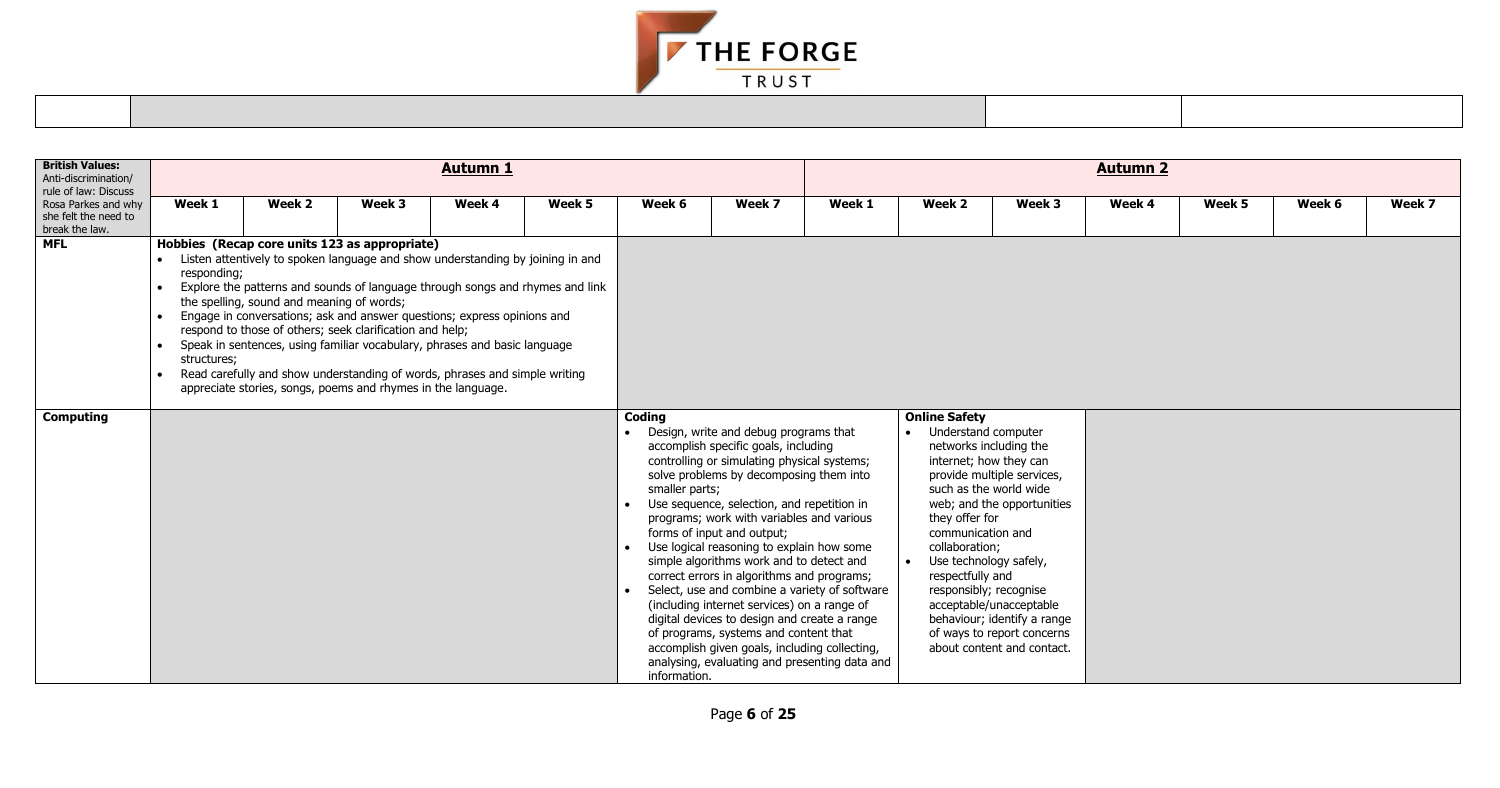

| <b>British Values:</b><br>Rule of law. Explore<br>laws that help |        |        |        | <b>Autumn 1</b> |        |        |        | <b>Autumn 2</b> |        |        |                         |                          |                                                                                                                                                                                                                                                                                                                                                                                                                                                                                                                                                                                                                            |        |  |
|------------------------------------------------------------------|--------|--------|--------|-----------------|--------|--------|--------|-----------------|--------|--------|-------------------------|--------------------------|----------------------------------------------------------------------------------------------------------------------------------------------------------------------------------------------------------------------------------------------------------------------------------------------------------------------------------------------------------------------------------------------------------------------------------------------------------------------------------------------------------------------------------------------------------------------------------------------------------------------------|--------|--|
| protect people's<br>rights and help us<br>live together.         | Week 1 | Week 2 | Week 3 | Week 4          | Week 5 | Week 6 | Week 7 | Week 1          | Week 2 | Week 3 | Week 4                  | Week 5                   | Week 6                                                                                                                                                                                                                                                                                                                                                                                                                                                                                                                                                                                                                     | Week 7 |  |
| <b>Music</b>                                                     |        |        |        |                 |        |        |        |                 |        |        | <b>The Solar System</b> | increasing aural memory; | • Play and perform in solo and ensemble contexts, using<br>their voices and playing musical instruments with<br>increasing accuracy, fluency, control and expression;<br>Improvise and compose music for a range of purposes<br>using the inter-related dimensions of music;<br>• Listen with attention to detail and recall sounds with<br>• Use and understand staff and other musical notations;<br>Appreciate and understand a wide range of high-quality<br>live and recorded music drawn from different traditions<br>and from great composers and musicians;<br>• Develop an understanding of the history of music. |        |  |

|                     | Veek 4<br>Week 5<br>Week 6<br>Week 7                                                                                                                                                                                                                                                                                                                                                                                                                                                                                                                                                      |                                                   |  |  |  |  |  |  |  |  |  |  |
|---------------------|-------------------------------------------------------------------------------------------------------------------------------------------------------------------------------------------------------------------------------------------------------------------------------------------------------------------------------------------------------------------------------------------------------------------------------------------------------------------------------------------------------------------------------------------------------------------------------------------|---------------------------------------------------|--|--|--|--|--|--|--|--|--|--|
| <b>Solar System</b> | Play and perform in solo and ensemble contexts, using<br>their voices and playing musical instruments with<br>increasing accuracy, fluency, control and expression;<br>Improvise and compose music for a range of purposes<br>using the inter-related dimensions of music;<br>Listen with attention to detail and recall sounds with<br>increasing aural memory;<br>Use and understand staff and other musical notations;<br>Appreciate and understand a wide range of high-quality<br>live and recorded music drawn from different traditions<br>and from great composers and musicians; | Develop an understanding of the history of music. |  |  |  |  |  |  |  |  |  |  |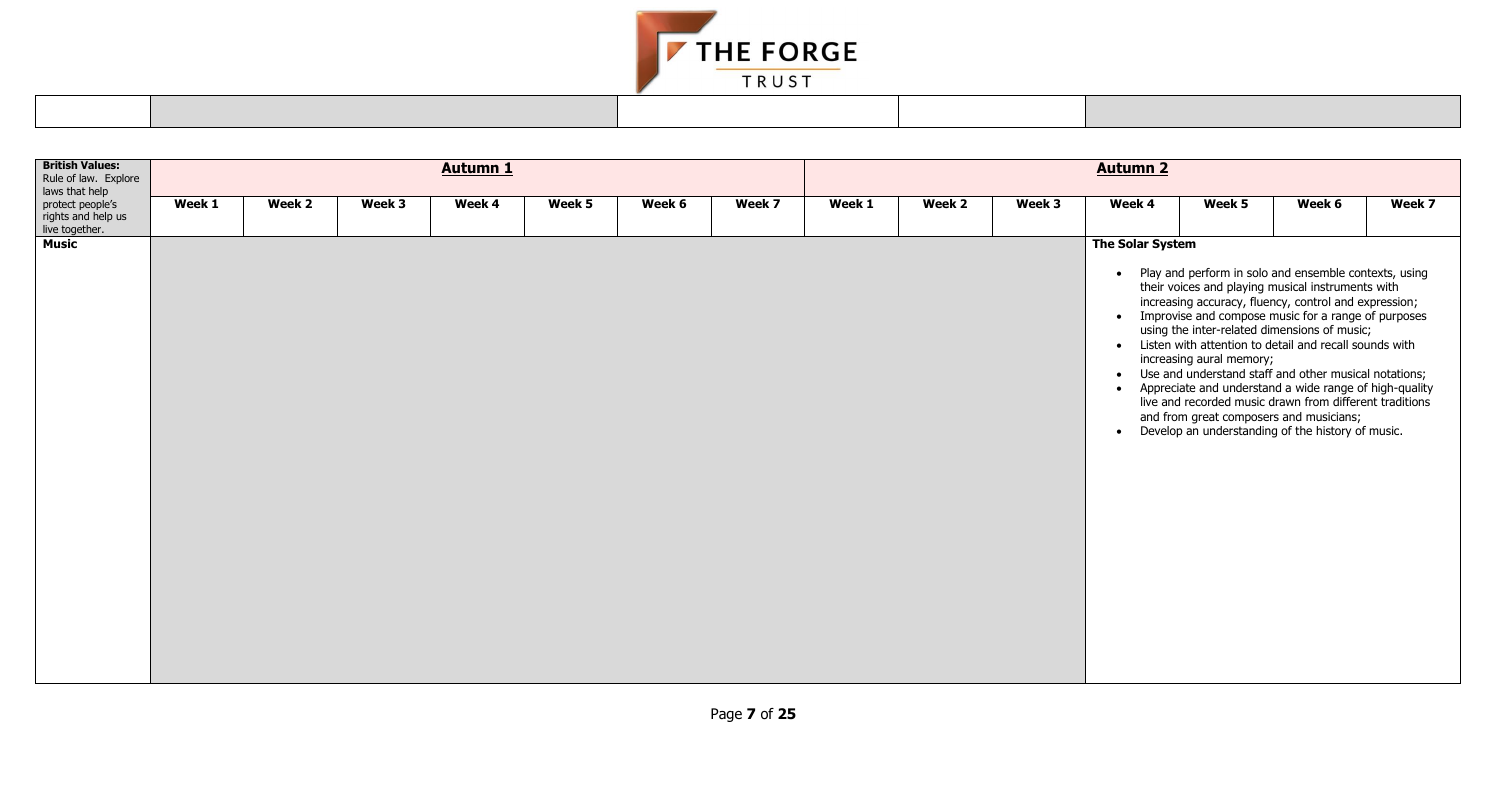

| <b>British Values:</b><br>Tolerance, Consider<br>all the different            |                                                                                                    |                                                                                                                                                                                                                                                  |                                                                                                                                                                                                                                                                                                                                                                                                                                                                                                                                                                                                                                                                                                                                         | <b>Spring 1</b> |        |        |                                                                                          |                                                                                                                                                                                                                                                          |                                                                                                                                                                                                                      | <b>Spring 2</b> |                                                                                                                                                                                                                                                                                                                                                                      |        |  |
|-------------------------------------------------------------------------------|----------------------------------------------------------------------------------------------------|--------------------------------------------------------------------------------------------------------------------------------------------------------------------------------------------------------------------------------------------------|-----------------------------------------------------------------------------------------------------------------------------------------------------------------------------------------------------------------------------------------------------------------------------------------------------------------------------------------------------------------------------------------------------------------------------------------------------------------------------------------------------------------------------------------------------------------------------------------------------------------------------------------------------------------------------------------------------------------------------------------|-----------------|--------|--------|------------------------------------------------------------------------------------------|----------------------------------------------------------------------------------------------------------------------------------------------------------------------------------------------------------------------------------------------------------|----------------------------------------------------------------------------------------------------------------------------------------------------------------------------------------------------------------------|-----------------|----------------------------------------------------------------------------------------------------------------------------------------------------------------------------------------------------------------------------------------------------------------------------------------------------------------------------------------------------------------------|--------|--|
| peoples and cultures<br>that have come<br>together to make<br>modern Britain. | Week 1                                                                                             | Week 2                                                                                                                                                                                                                                           | Week 3                                                                                                                                                                                                                                                                                                                                                                                                                                                                                                                                                                                                                                                                                                                                  | Week 4          | Week 5 | Week 6 | Week 1                                                                                   | Week 2                                                                                                                                                                                                                                                   | Week 3                                                                                                                                                                                                               | Week 4          | Week 5                                                                                                                                                                                                                                                                                                                                                               | Week 6 |  |
| <b>Curriculum</b><br><b>Drivers/</b><br><b>Enrichment</b>                     | <b>Visit to the Jorvic Centre</b>                                                                  |                                                                                                                                                                                                                                                  | <b>Cultural Diversity:</b> discuss the diversity of Britain's past. Consider the heritage of Celtic, Saxon and Danish placenames<br>and surnames and consider investigating the surnames in the class. Investigate words that we use today that originated<br>in Scandinavia. Discuss how Danish and English people learned to live side by side and get along in Jorvic.<br>Aspiration: Consider the work of the long ship craftsmen designing and building boats to withstand storms in the<br>Northsea. Share the process of apprenticeship and becoming a skilled craftsmen. Link this to their own projects in DT<br>and the dispositions needed to succeed e.g. work ethic and positivity, and the ability to learn from failure. |                 |        |        | <b>Cultural Diversity:</b><br><b>Aspiration:</b><br>from young musician at the age of 7? | <b>Visitor from the Hindu or Islamic tradition:</b>                                                                                                                                                                                                      | differences with time to reflect are key to the human experience.                                                                                                                                                    |                 | Discuss key questions about belief and explore the children's own responses to these questions. Explore similarities and<br>Enrichment Opportunity: link to Music. Explore the life of Brahms. What did it take for him to succeed as a composer                                                                                                                     |        |  |
| <b>PE</b>                                                                     | <b>Real PE</b><br><b>Cog Focus: Social</b><br>appropriately<br><b>Learning Journey</b><br>2.<br>6. | a small group through a task<br>Dynamic balance, on a line. River Crossing<br>Counter balance, with a partner. River Crossing<br>Dynamic balance, on a line. Kabadi<br>Dynamic balance, with a partner. Kabadi<br>Round Robin Tournament, Kabadi | I can involve others and motivate those around me to perform better<br>I can give and receive sensitive feedback to improve myself and others. I can negotiate and collaborate<br>• I cooperate well with others and give helpful feedback. I help organise roles and responsibilities and I can guide<br>Levelling the Playing Field Competition, River Crossing                                                                                                                                                                                                                                                                                                                                                                       |                 |        |        | <b>Real PE</b><br><b>Cog Focus: Applying Physical</b><br><b>Learning Journey</b>         | accurately in practice situations<br>flow in running, jumping and throwing activities<br>Static balance, one leg. Jumpball<br>Round Robin Tournament, Jumpball<br>Static balance, one leg. Jump, Roll, Balance<br>Class Competition, Jump, Roll, Balance | skills consistently and effectively in challenging or competitive situations<br>1. Dynamic balance to agility, jumping and landing. Jumpball<br>Dynamic balance to agility, jumping and landing. Jump, Roll, Balance |                 | I can effectively transfer skills and movements across a range of activities and sports. I can perform a variety of<br>• I can use combinations of skills confidently in sport specific contexts. I can perform a range of skills fluently and<br>• I can perform a variety of movements and skills with good body tension. I can link actions together so that they |        |  |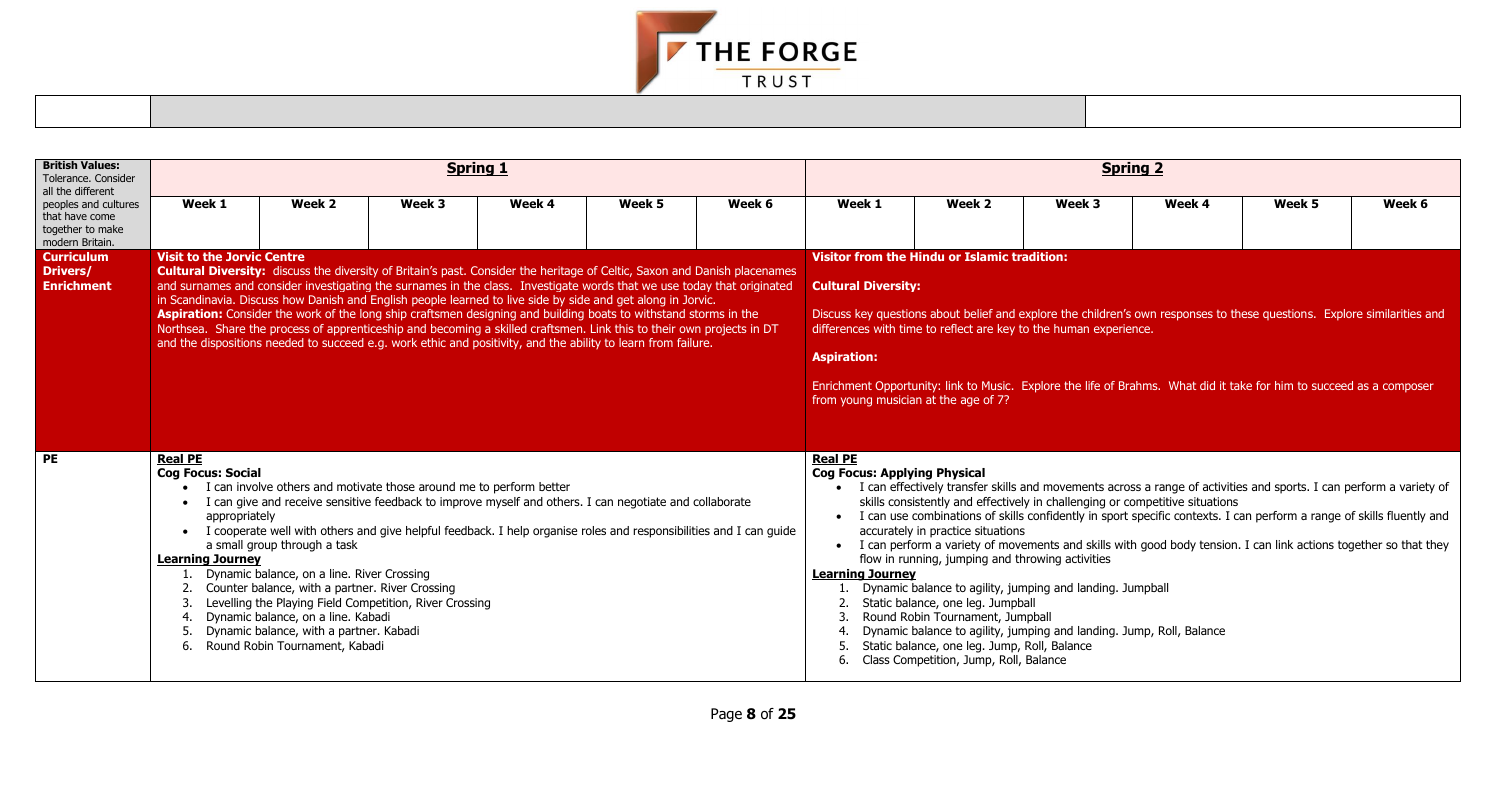

| <b>British Values:</b><br>Rule of Law. Discuss<br>trial by ordeal in AS |                                                                                                                                                                                                                                                                                                                                                                                                                                                                                                                                                                                                                                                                                                                                                                                                                                                                                                                                                                         |                                            |        | <b>Spring 1</b> |        |        |                                                                                                           |        |                                                                                                                                                                                                                                                                                                                                                                                                                                                                                          | <b>Spring 2</b> |                                                                                                                                                                                                                                                                                                                                                                                                                                                |        |
|-------------------------------------------------------------------------|-------------------------------------------------------------------------------------------------------------------------------------------------------------------------------------------------------------------------------------------------------------------------------------------------------------------------------------------------------------------------------------------------------------------------------------------------------------------------------------------------------------------------------------------------------------------------------------------------------------------------------------------------------------------------------------------------------------------------------------------------------------------------------------------------------------------------------------------------------------------------------------------------------------------------------------------------------------------------|--------------------------------------------|--------|-----------------|--------|--------|-----------------------------------------------------------------------------------------------------------|--------|------------------------------------------------------------------------------------------------------------------------------------------------------------------------------------------------------------------------------------------------------------------------------------------------------------------------------------------------------------------------------------------------------------------------------------------------------------------------------------------|-----------------|------------------------------------------------------------------------------------------------------------------------------------------------------------------------------------------------------------------------------------------------------------------------------------------------------------------------------------------------------------------------------------------------------------------------------------------------|--------|
| England. How do we<br>find out if people are                            | Week 1                                                                                                                                                                                                                                                                                                                                                                                                                                                                                                                                                                                                                                                                                                                                                                                                                                                                                                                                                                  | Week 2                                     | Week 3 | Week 4          | Week 5 | Week 6 | Week 1                                                                                                    | Week 2 | Week 3                                                                                                                                                                                                                                                                                                                                                                                                                                                                                   | Week 4          | Week 5                                                                                                                                                                                                                                                                                                                                                                                                                                         | Week 6 |
| innocent or guilty<br>today.                                            |                                                                                                                                                                                                                                                                                                                                                                                                                                                                                                                                                                                                                                                                                                                                                                                                                                                                                                                                                                         |                                            |        |                 |        |        |                                                                                                           |        |                                                                                                                                                                                                                                                                                                                                                                                                                                                                                          |                 |                                                                                                                                                                                                                                                                                                                                                                                                                                                |        |
| <b>Science</b>                                                          |                                                                                                                                                                                                                                                                                                                                                                                                                                                                                                                                                                                                                                                                                                                                                                                                                                                                                                                                                                         | <b>Properties and changes of materials</b> |        |                 |        |        |                                                                                                           |        | <b>Life Cycles</b>                                                                                                                                                                                                                                                                                                                                                                                                                                                                       |                 |                                                                                                                                                                                                                                                                                                                                                                                                                                                |        |
|                                                                         | <b>Learning Journey</b><br><b>Learning Journey</b><br>Sort materials according to whether they are magnetic and/or conduct electricity<br>Describe different stages of the human life-cycle<br>Plan an investigation into the absorbency of different materials (Viking clothing)<br>Describe the process of reproduction in plants<br>Present findings from our investigation and demonstrate which material would be best suited for Viking clothing<br>Compare life-cycles of different animals<br>Separate materials through evaporation<br>Compare life-cycles of plants and animals<br>Extract clean salt from dirty sea water<br>Recognise reversible and irreversible changes<br>Design an investigation into the effects of sugar on fermentation rates<br>Draw conclusions about the relationship between the amount of sugar and fermentation rates<br>The Northern Lights (consider how artists have represented the night sky (Van Gogh, Starry Night, and |                                            |        |                 |        |        |                                                                                                           |        |                                                                                                                                                                                                                                                                                                                                                                                                                                                                                          |                 |                                                                                                                                                                                                                                                                                                                                                                                                                                                |        |
| Art                                                                     |                                                                                                                                                                                                                                                                                                                                                                                                                                                                                                                                                                                                                                                                                                                                                                                                                                                                                                                                                                         |                                            |        |                 |        |        | lights.html . Link to work on Scandinavia.<br><u>Aims:</u><br>their art forms.<br><b>Subject content:</b> |        | produce creative work, exploring their ideas and recording their experiences<br>become proficient in drawing, painting, sculpture and other art, craft and design techniques<br>evaluate and analyse creative works using the language of art, craft and design<br>to create sketch books to record their observations and use them to review and revisit ideas<br>materials [for example, pencil, charcoal, paint, clay]<br>• about great artists, architects and designers in history. |                 | look at representations of the Northern Lights. Progress to using stencils to provide silhouettes of<br>landscapes to be offset by the Northern Lights http://www.thatartistwoman.org/2015/01/northern-<br>know about great artists, craft makers and designers, and understand the historical and cultural development of<br>to improve their mastery of art and design techniques, including drawing, painting and sculpture with a range of |        |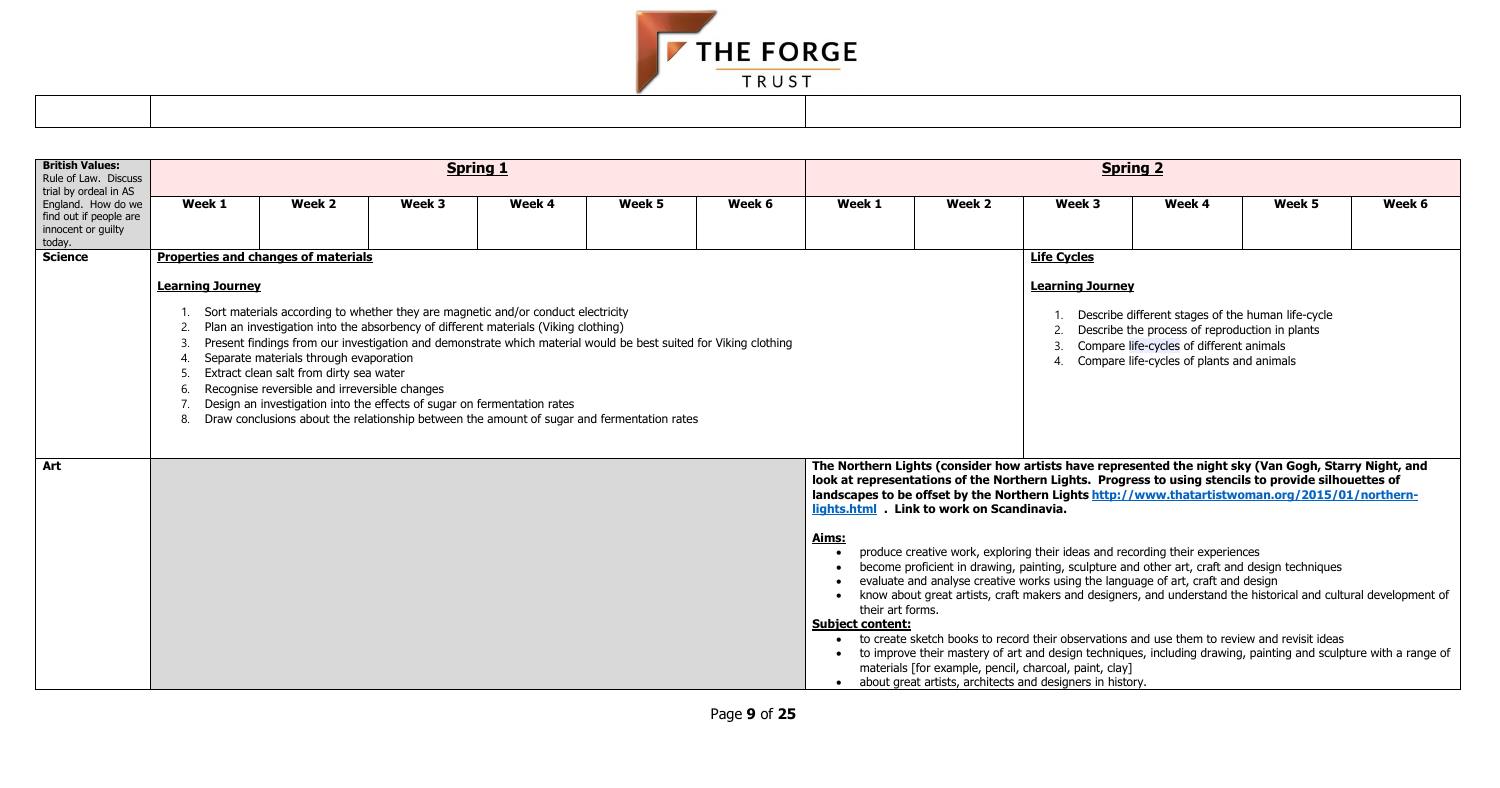

| I |  |  |
|---|--|--|
|   |  |  |

| <b>British Values:</b><br>Rule of Law.<br>Introduce the idea of                 |                                                                                                                                                                                                                                                                                                                          |                                             |                                                                                                                                                                                                                                                                                        | <b>Spring 1</b> |                                                                                                                                                                                                                                                                                                                                                                                                                                                                                                                                                                                                                                                                                                                                                                                           | <b>Spring 2</b> |        |        |        |        |        |        |
|---------------------------------------------------------------------------------|--------------------------------------------------------------------------------------------------------------------------------------------------------------------------------------------------------------------------------------------------------------------------------------------------------------------------|---------------------------------------------|----------------------------------------------------------------------------------------------------------------------------------------------------------------------------------------------------------------------------------------------------------------------------------------|-----------------|-------------------------------------------------------------------------------------------------------------------------------------------------------------------------------------------------------------------------------------------------------------------------------------------------------------------------------------------------------------------------------------------------------------------------------------------------------------------------------------------------------------------------------------------------------------------------------------------------------------------------------------------------------------------------------------------------------------------------------------------------------------------------------------------|-----------------|--------|--------|--------|--------|--------|--------|
| Juries and Jury<br>service. With<br>ordinary people<br>deciding what<br>happens | Week 1                                                                                                                                                                                                                                                                                                                   | Week 2                                      | Week 3                                                                                                                                                                                                                                                                                 | Week 4          | Week 5                                                                                                                                                                                                                                                                                                                                                                                                                                                                                                                                                                                                                                                                                                                                                                                    | Week 6          | Week 1 | Week 2 | Week 3 | Week 4 | Week 5 | Week 6 |
| DT                                                                              | Design a Viking Long-ship using resistant materials (design constrains: Longship must be capable of being<br>propelled by sail and float with stability on a safe water course in the locality)<br><b>Design</b><br>$\bullet$<br><b>Make</b><br>$\bullet$<br><b>Evaluate</b><br>their work<br><b>Technical knowledge</b> | shaping, joining and finishing], accurately | are fit for purpose, aimed at particular individuals or groups<br>and exploded diagrams, prototypes, pattern pieces and computer-aided design<br>ingredients, according to their functional properties and aesthetic qualities<br>investigate and analyse a range of existing products |                 | use research and develop design criteria to inform the design of innovative, functional, appealing products that<br>generate, develop, model and communicate their ideas through discussion, annotated sketches, cross-sectional<br>select from and use a wider range of tools and equipment to perform practical tasks [for example, cutting,<br>select from and use a wider range of materials and components, including construction materials, textiles and<br>evaluate their ideas and products against their own design criteria and consider the views of others to improve<br>• understand how key events and individuals in design and technology have helped shape the world<br>• apply their understanding of how to strengthen, stiffen and reinforce more complex structures |                 |        |        |        |        |        |        |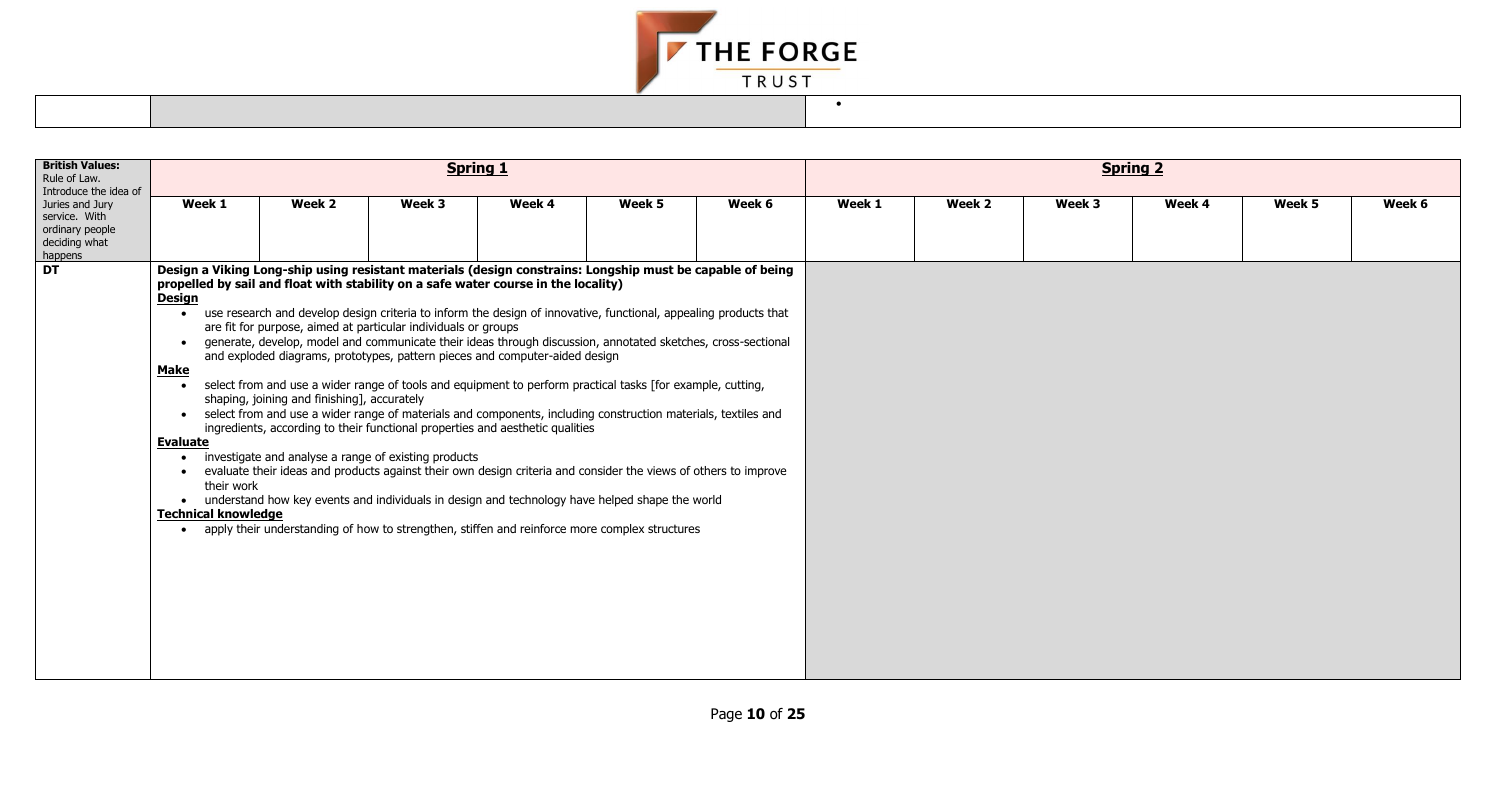

| <b>British Values:</b><br>Rule of Law.<br>Discuss why people   |                                                                                                                                                                                                                                                                                                                                                                                                                                                                 |        |        | <b>Spring 1</b> |        |        | <b>Spring 2</b>                     |                                                                                                                                                                                                                                                                                       |        |        |        |        |  |
|----------------------------------------------------------------|-----------------------------------------------------------------------------------------------------------------------------------------------------------------------------------------------------------------------------------------------------------------------------------------------------------------------------------------------------------------------------------------------------------------------------------------------------------------|--------|--------|-----------------|--------|--------|-------------------------------------|---------------------------------------------------------------------------------------------------------------------------------------------------------------------------------------------------------------------------------------------------------------------------------------|--------|--------|--------|--------|--|
| may have been<br>afraid to see the<br>Romans leave<br>Britain. | Week 1                                                                                                                                                                                                                                                                                                                                                                                                                                                          | Week 2 | Week 3 | Week 4          | Week 5 | Week 6 | Week 1                              | Week 2                                                                                                                                                                                                                                                                                | Week 3 | Week 4 | Week 5 | Week 6 |  |
| <b>History</b>                                                 |                                                                                                                                                                                                                                                                                                                                                                                                                                                                 |        |        |                 |        |        |                                     |                                                                                                                                                                                                                                                                                       |        |        |        |        |  |
|                                                                | <b>Anglo-Saxons and Vikings</b><br><b>Learning Journey</b><br>Describe what happened in Britain after the Romans left<br>Describe life in an Anglo-Saxon village<br>2.<br>Decide whether an Anglo-Saxon Kingdom was a fair place to live and give reasons<br>3.<br>Explain why Vikings raided Anglo-Saxon Kingdoms<br>4.<br>Describe everyday life in a Viking Settlement<br>5.<br>Identify the distribution of Viking settlements in the school locality<br>6. |        |        |                 |        |        |                                     |                                                                                                                                                                                                                                                                                       |        |        |        |        |  |
| Geography                                                      |                                                                                                                                                                                                                                                                                                                                                                                                                                                                 |        |        |                 |        |        | <b>Learning Journey</b><br>2.<br>3. | <b>Scandinavia (a contrasting European locality)</b><br>1. Describe the extent of the locations settled and visited by the Vikings<br>Investigate the climate and biomes of Sweden<br>Investigate how land use in Sweden affects trade<br>4. Investigate population density in Sweden |        |        |        |        |  |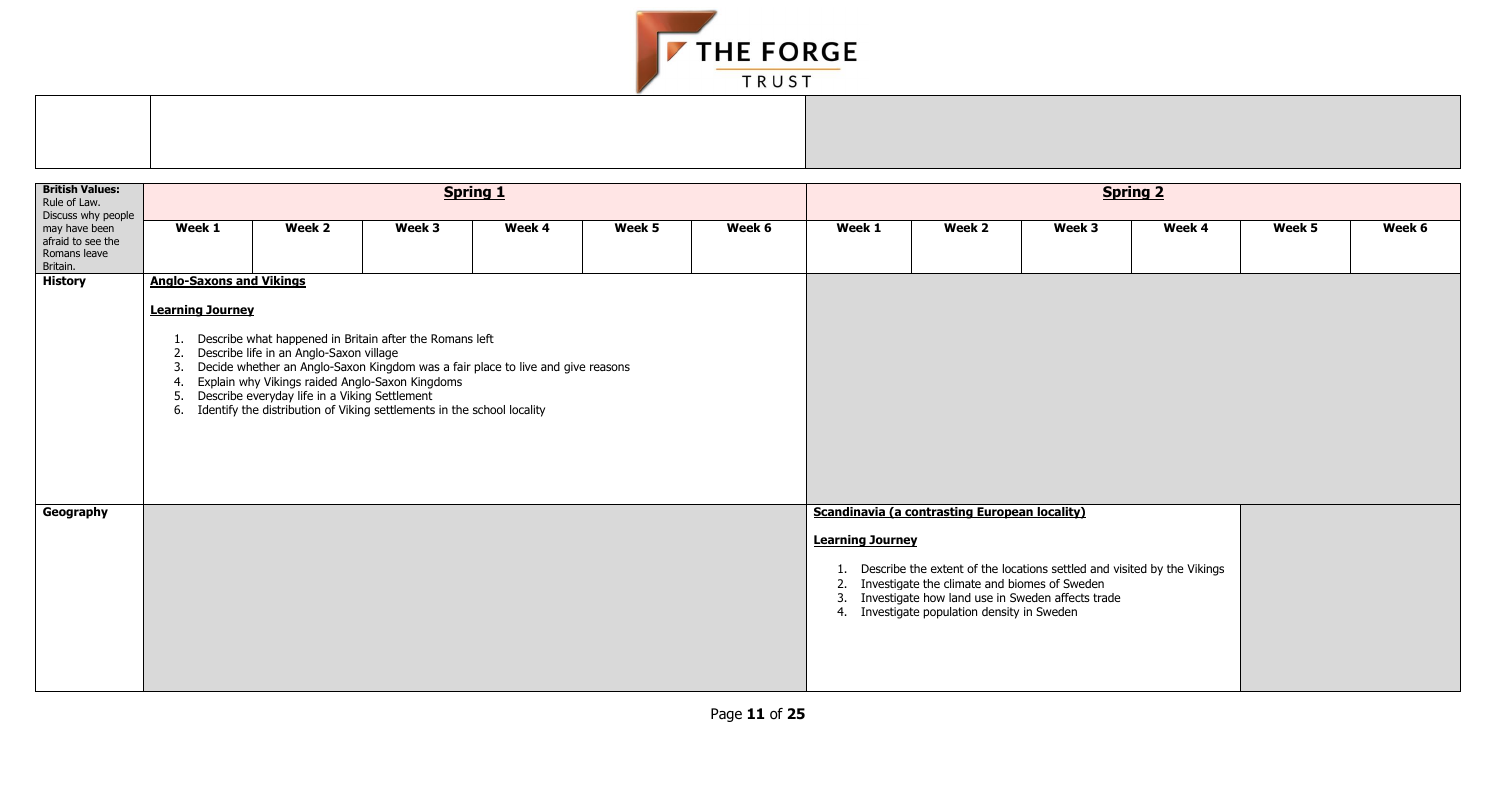

| <b>British Values:</b><br>Tolerance. Discuss<br>how ideas of |                  |        | <b>Spring 1</b>                                                                                                                                                                                                                                                                                  |        |        |        | <b>Spring 2</b> |        |        |        |                                                                                                                    |                                                         |  |  |
|--------------------------------------------------------------|------------------|--------|--------------------------------------------------------------------------------------------------------------------------------------------------------------------------------------------------------------------------------------------------------------------------------------------------|--------|--------|--------|-----------------|--------|--------|--------|--------------------------------------------------------------------------------------------------------------------|---------------------------------------------------------|--|--|
| Ahimsa could help<br>different cultures to<br>live together. | Week 1           | Week 2 | Week 3                                                                                                                                                                                                                                                                                           | Week 4 | Week 5 | Week 6 | Week 1          | Week 2 | Week 3 | Week 4 | Week 5                                                                                                             | Week 6                                                  |  |  |
| $R$ E                                                        |                  |        |                                                                                                                                                                                                                                                                                                  |        |        |        |                 |        |        |        | <b>Beliefs and Questions</b><br><b>Learning Journey</b><br>1. Investigate what Ahimsa<br>2. Investigate what Zakat | means for life as a Hindu<br>means for life as a Muslim |  |  |
| <b>Computing</b>                                             | 5.3 Spreadsheets |        | • Select, use and combine a variety of software (including internet services)<br>on a range of digital devices to design and create a range of programs,<br>systems and content that accomplish given goals, including collecting,<br>analysing, evaluating and presenting data and information. |        |        |        |                 |        |        |        |                                                                                                                    |                                                         |  |  |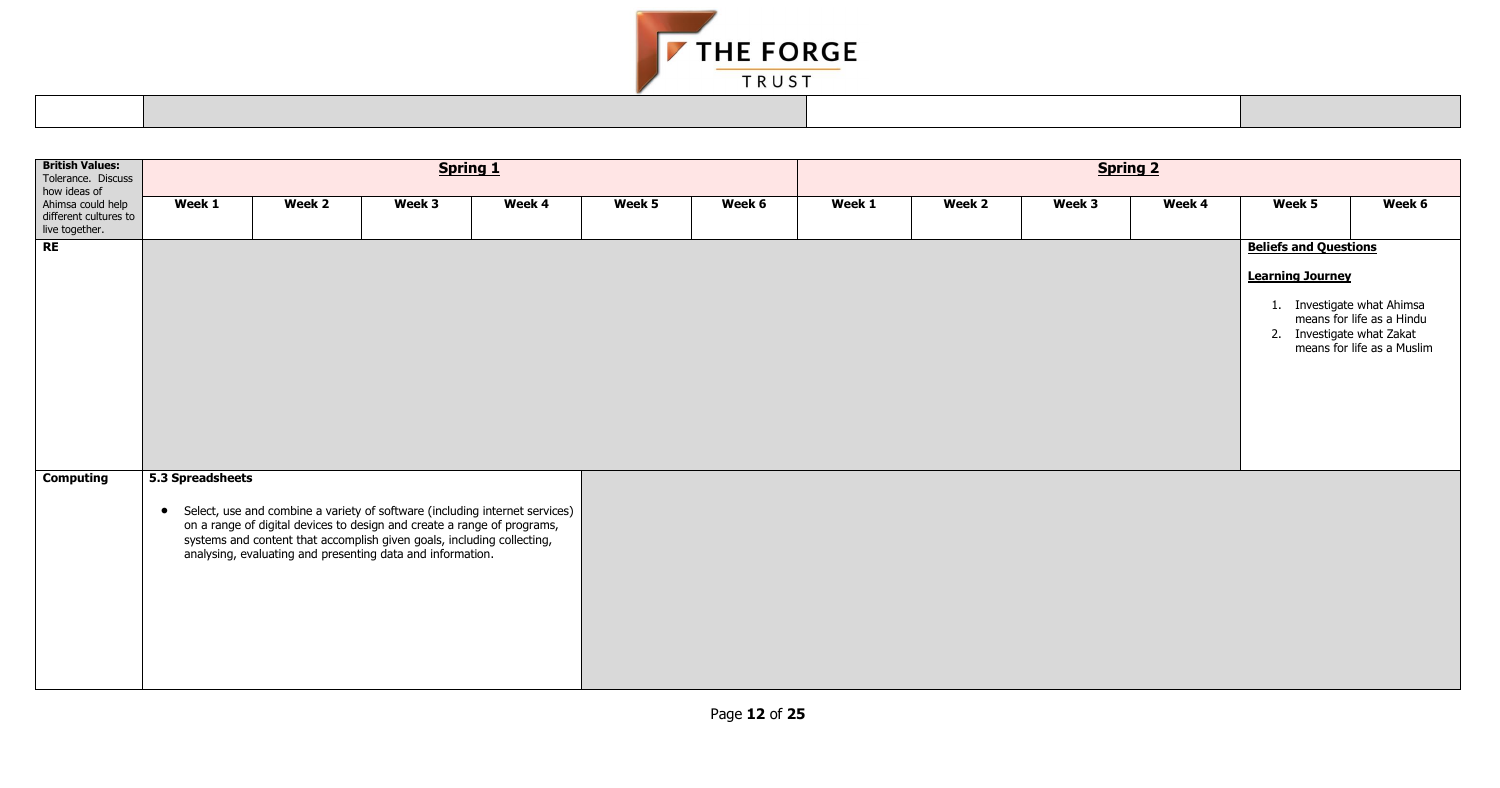

| <b>British Values:</b><br>Tolerance. Discuss<br>how ideas of Zakat |        |        |        | <b>Spring 1</b> |                                                                              |                                                    | <b>Spring 2</b> |                                                                                                                                                                                                                                                                                                                                                                                                                                                                                                                                                                                                                                                         |                                                               |        |                                                                                                                                                                                                                                                                                                                                                                                                                                                                    |        |  |
|--------------------------------------------------------------------|--------|--------|--------|-----------------|------------------------------------------------------------------------------|----------------------------------------------------|-----------------|---------------------------------------------------------------------------------------------------------------------------------------------------------------------------------------------------------------------------------------------------------------------------------------------------------------------------------------------------------------------------------------------------------------------------------------------------------------------------------------------------------------------------------------------------------------------------------------------------------------------------------------------------------|---------------------------------------------------------------|--------|--------------------------------------------------------------------------------------------------------------------------------------------------------------------------------------------------------------------------------------------------------------------------------------------------------------------------------------------------------------------------------------------------------------------------------------------------------------------|--------|--|
| could help different<br>cultures to live<br>together.              | Week 1 | Week 2 | Week 3 | Week 4          | Week 5                                                                       | Week 6                                             | Week 1          | Week 2                                                                                                                                                                                                                                                                                                                                                                                                                                                                                                                                                                                                                                                  | Week 3                                                        | Week 4 | Week 5                                                                                                                                                                                                                                                                                                                                                                                                                                                             | Week 6 |  |
| <b>MFL</b>                                                         |        |        |        |                 | <b>School Trip</b><br>in and responding;<br>language structures;<br>writing; | and link the spelling, sound and meaning of words; |                 | Listen attentively to spoken language and show understanding by joining<br>• Explore the patterns and sounds of language through songs and rhymes<br>• Engage in conversations; ask and answer questions; express opinions<br>and respond to those of others; seek clarification and help;<br>• Speak in sentences, using familiar vocabulary, phrases and basic<br>• Develop accurate pronunciation and intonation so that others understand<br>when they are reading aloud or using familiar words and phrases;<br>Read carefully and show understanding of words, phrases and simple<br>Appreciate stories, songs, poems and rhymes in the language. |                                                               |        |                                                                                                                                                                                                                                                                                                                                                                                                                                                                    |        |  |
| <b>Music</b>                                                       |        |        |        |                 |                                                                              |                                                    |                 |                                                                                                                                                                                                                                                                                                                                                                                                                                                                                                                                                                                                                                                         | techniques.<br>expression.<br>dimensions of music;<br>memory; |        | Life Cycles (Explore the human life cycle with music by Brahms, Berio<br>and List etc to inspire singing, performing and composing using new<br>Play and perform in solo and ensemble contexts, using their voices and<br>playing musical instruments with increasing accuracy, fluency, control and<br>· Improvise and compose music for a range of purposes using the inter-related<br>• Listen with attention to detail and recall sounds with increasing aural |        |  |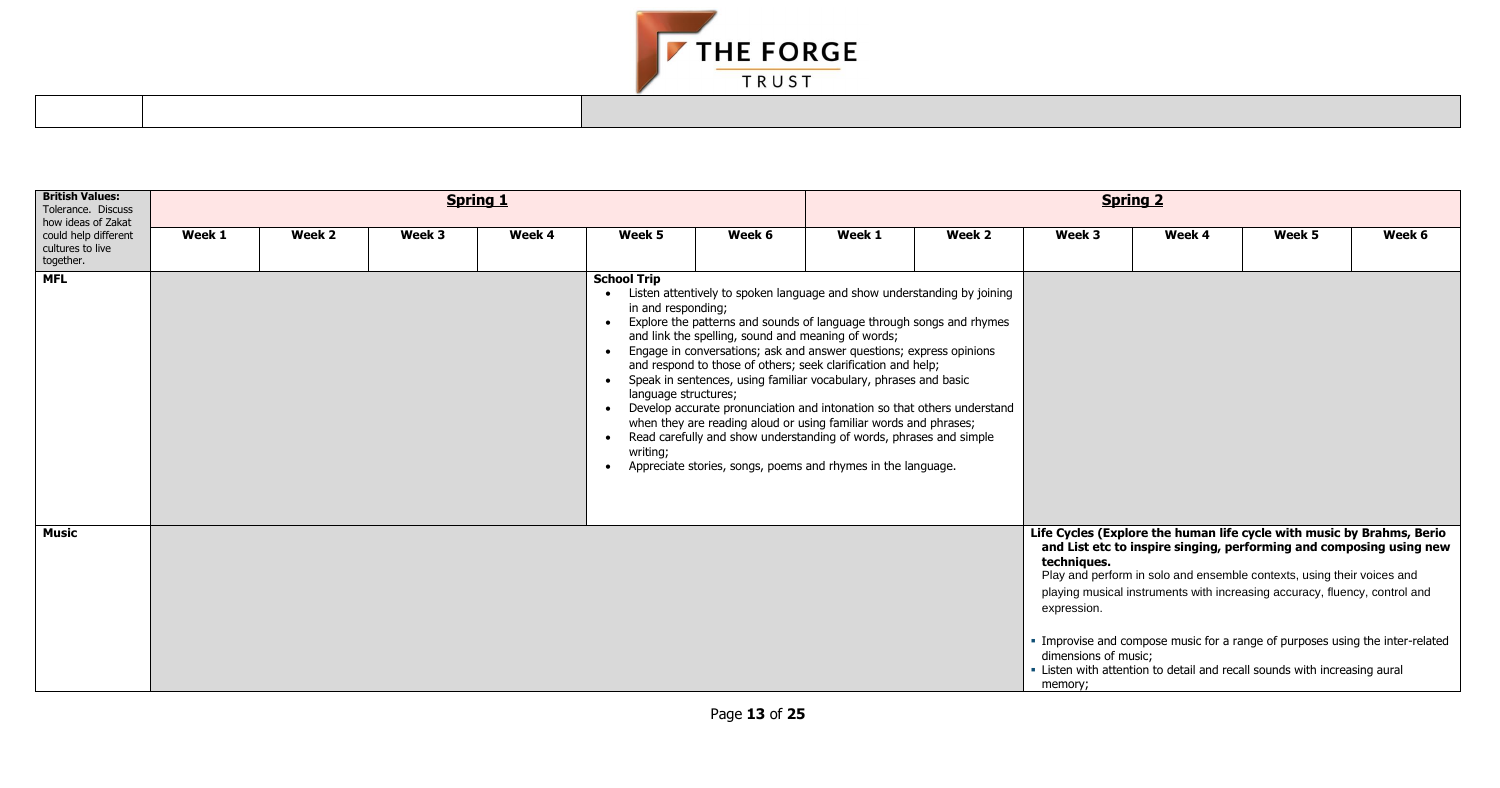

| Use and understand staff and other musical notations;         |
|---------------------------------------------------------------|
| $\Box$ Annualate and undeveloped a wide vance of high quality |

**•** Appreciate and understand a wide range of high-quality live and recorded music drawn from different traditions and from great composers and

- 
- musicians;
- **Develop an understanding of the history of music.**

| <b>British Values:</b><br>Democracy. Discuss<br>the idea of the divine            |                                                                                         |                                                                                                                                                                                                                                                                                                                                                                                                                                                                                                                                                                                                                                                                                                                                                      | <b>Summer 1</b> |        |        | <b>Summer 2</b>                                                                                                                                                                                                                                                                                                                                                                                                                                                                                                                                                     |                                                                                                                                                                                                                                           |        |        |        |                                                                                                                                                                                                                                                                                                                                                                                             |        |  |
|-----------------------------------------------------------------------------------|-----------------------------------------------------------------------------------------|------------------------------------------------------------------------------------------------------------------------------------------------------------------------------------------------------------------------------------------------------------------------------------------------------------------------------------------------------------------------------------------------------------------------------------------------------------------------------------------------------------------------------------------------------------------------------------------------------------------------------------------------------------------------------------------------------------------------------------------------------|-----------------|--------|--------|---------------------------------------------------------------------------------------------------------------------------------------------------------------------------------------------------------------------------------------------------------------------------------------------------------------------------------------------------------------------------------------------------------------------------------------------------------------------------------------------------------------------------------------------------------------------|-------------------------------------------------------------------------------------------------------------------------------------------------------------------------------------------------------------------------------------------|--------|--------|--------|---------------------------------------------------------------------------------------------------------------------------------------------------------------------------------------------------------------------------------------------------------------------------------------------------------------------------------------------------------------------------------------------|--------|--|
| right of Kings. How is<br>this different to ideas<br>of democracy from<br>Athens? | Week 1                                                                                  | Week 2                                                                                                                                                                                                                                                                                                                                                                                                                                                                                                                                                                                                                                                                                                                                               | Week 3          | Week 4 | Week 5 | Week 1                                                                                                                                                                                                                                                                                                                                                                                                                                                                                                                                                              | Week 2                                                                                                                                                                                                                                    | Week 3 | Week 4 | Week 5 | Week 6                                                                                                                                                                                                                                                                                                                                                                                      | Week 7 |  |
| <b>Curriculum</b><br><b>Drivers/</b><br><b>Enrichment</b>                         |                                                                                         | Visit: Magma Science Park (Enrichment Opportunity for Forces topic)<br><b>Cultural Diversity:</b> Explore the positive impacts of different religions on the charitable field. What<br>positive impacts have they had on the world.<br>Aspirations: Mountains: Explore the life of Sir Edmund Hillary and the race to conquer Mount<br>Everest. Discuss his later charitable work with the Himalayan Trust.<br><b>Cultural Divesity:</b> The challenge of Everest as a multi-national effort involving local people from<br>Nepal (links to Team Player and Work ethic.                                                                                                                                                                              |                 |        |        | Visit the Civil War Centre, Newark Castle and Sconce Hills (N.B or other local opportunity).<br>Aspiration: Enrichment Opportunity linked to PE visitor with a background of achievement in sport to discuss dispositions e.g. work ethic,<br>team player. Consider the importance of practice, rehearsal as well as careers in sport and routes into this.<br>Cultural Diversity: Enrichment opportunity linked to the PE visitor. Consider the diversity of some of England's successful teams e.g.<br>England Women's world cup and Team GB for Tokyo Olympics.' |                                                                                                                                                                                                                                           |        |        |        |                                                                                                                                                                                                                                                                                                                                                                                             |        |  |
| <b>PE</b>                                                                         | <b>Real PE</b><br><b>Cog Focus: Health and Fitness</b><br><b>Learning Journey</b><br>6. | • I can explain how individuals need different types and levels of fitness to be more effective<br>in their activity/role/event. I can plan and follow my own basic fitness programme<br>• I can self select and perform appropriate warm up and cool down activities. I can identify<br>possible dangers when planning an activity<br>• I can describe the basic fitness components and explain how often and how long I should<br>exercise to be healthy. I can record and monitor how hard I am working<br>Static balance, stance. Beanbag Raid<br>Coordination, footwork. Beanbag Raid<br>Continuous Knockout Tournament, Neanbag Raid<br>Static balance, stance. Dodgeball<br>Coordination, footwork. Dodgeball<br>Ladder Tournament, Dodgeball |                 |        |        | <b>Real PE</b><br><b>Cog Focus: Personal</b><br>$\bullet$<br>appropriate targets<br>$\bullet$<br>regular practice<br><b>Learning Journey</b><br>6.                                                                                                                                                                                                                                                                                                                                                                                                                  | Coordination, sending and receiving. Throlf<br>Agility, ball chasing. Throlf<br>Handicap Tournament, Throlf<br>Coordination, sending and receiving. Scatterball<br>Agility, ball chasing. Scatterball<br>Knockout tournament, Scatterball |        |        |        | I can create my own learning plan and revise that plan when necessary. I can accept critical feedback and make changes<br>I see all new challenges as opportunities to learn and develop. I recognise my strengths and weaknesses and can set myself<br>I cope well and react positively when things become difficult. I can persevere with a task and I can improve my performance through |        |  |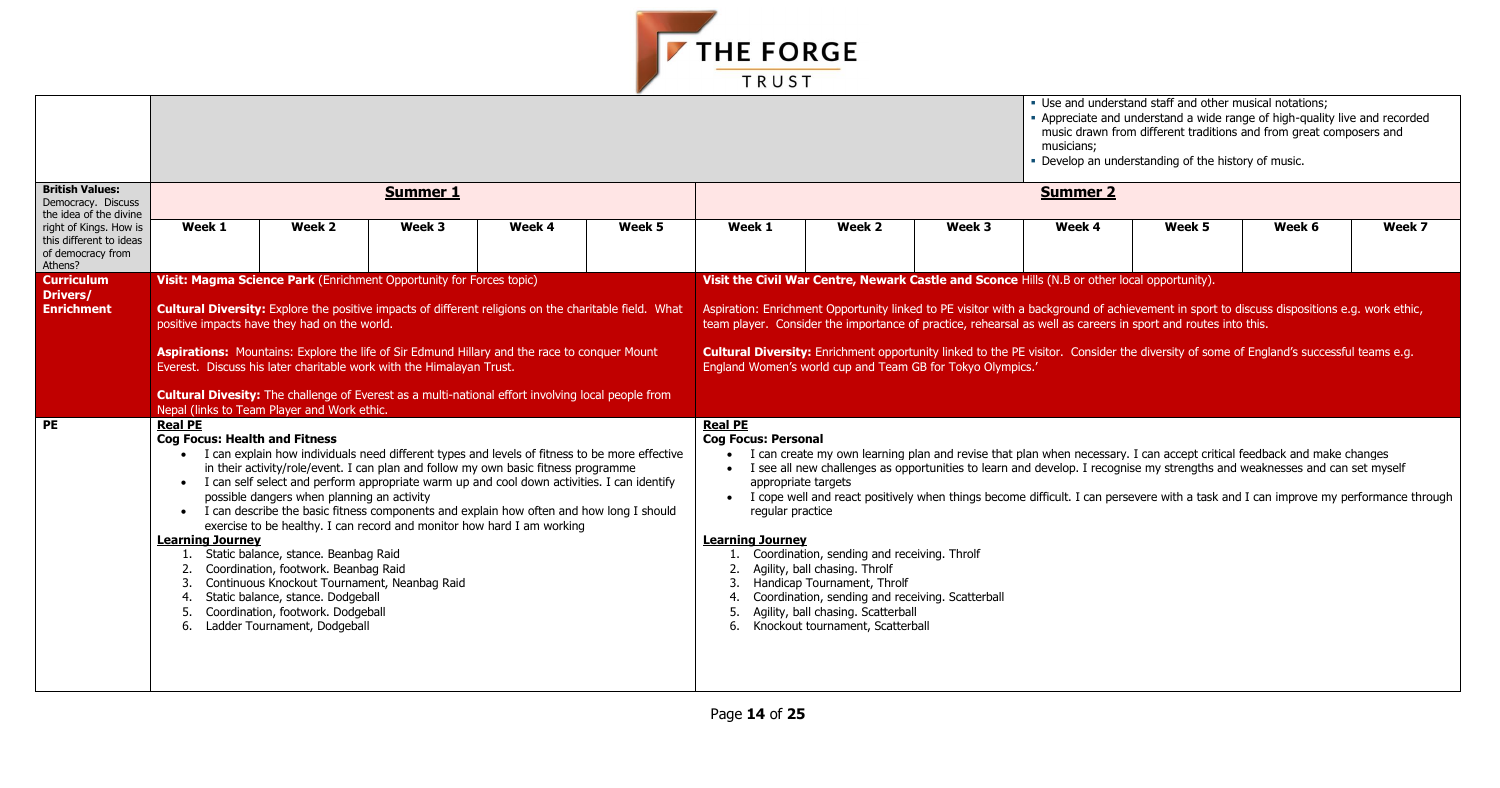

| <b>British Values:</b><br>Tolerance.<br>Intolerance of                                                                                              |                                                       |                                                                                                                                                                                                                                                                                                                                                                                                                    | <b>Summer 1</b> |        |        | <b>Summer 2</b> |        |                               |                                                                                                                                                                                                                              |        |                                                                                       |        |
|-----------------------------------------------------------------------------------------------------------------------------------------------------|-------------------------------------------------------|--------------------------------------------------------------------------------------------------------------------------------------------------------------------------------------------------------------------------------------------------------------------------------------------------------------------------------------------------------------------------------------------------------------------|-----------------|--------|--------|-----------------|--------|-------------------------------|------------------------------------------------------------------------------------------------------------------------------------------------------------------------------------------------------------------------------|--------|---------------------------------------------------------------------------------------|--------|
| different groups can<br>lead to conflict.<br>(Roundheads and<br>Cavalies or people<br>from different<br>backgrounds<br>moving to a new<br>colliery. | Week 1                                                | Week 2                                                                                                                                                                                                                                                                                                                                                                                                             | Week 3          | Week 4 | Week 5 | Week 1          | Week 2 | Week 3                        | Week 4                                                                                                                                                                                                                       | Week 5 | Week 6                                                                                | Week 7 |
| <b>Science</b>                                                                                                                                      | <b>Forces</b>                                         |                                                                                                                                                                                                                                                                                                                                                                                                                    |                 |        |        | <b>Sound</b>    |        |                               |                                                                                                                                                                                                                              |        |                                                                                       |        |
|                                                                                                                                                     | <b>Learning Journey</b><br>2.<br>3.<br>4.<br>6.<br>7. | Identify the effects of friction<br>Carry out an investigation into shoe grip<br>Describe the forces acting on a falling object<br>Describe the effects of air resistance on a falling object<br>Investigate the effects of air resistance on a falling object<br>Recognise that mechanisms allow a smaller force to have a greater effect<br>Recognise that pulleys allow a smaller force to have a greater effec |                 |        |        |                 |        | <b>Learning Journey</b><br>5. | Describe how sound travels through a medium to the ear<br>Label the parts of the ear and describe how they respond to sound<br>Explore how sounds travel through different media<br>Describe how sounds travel through water |        | Investigate the relationship between pitch, volume and distance from the sound source |        |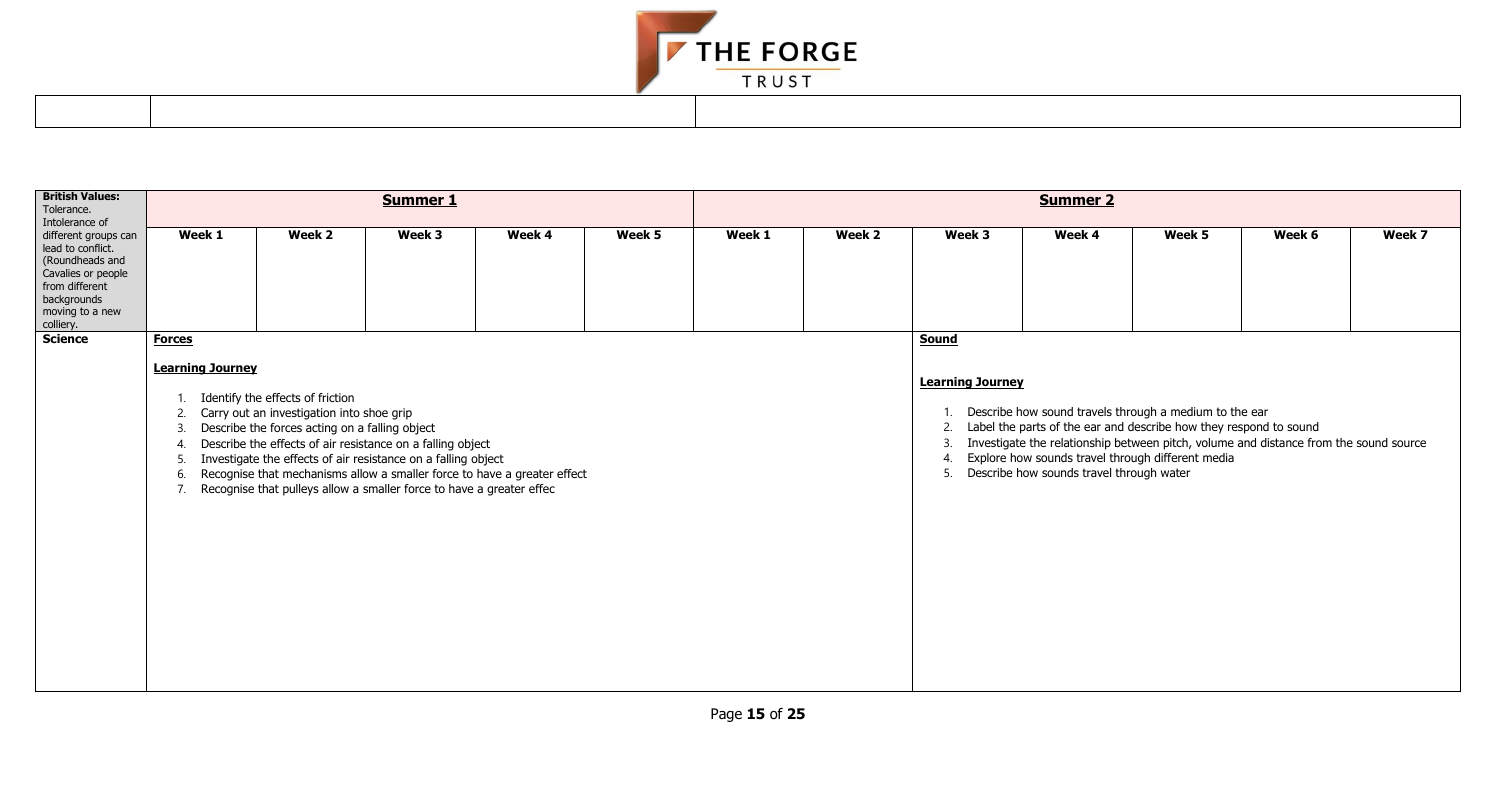

| <b>British Values:</b><br>Tolerance. Different<br>traditions have | <b>Summer 1</b>              |                                                                                                                                                                                       |        |        |        |        | <b>Summer 2</b> |        |        |        |        |        |  |  |  |
|-------------------------------------------------------------------|------------------------------|---------------------------------------------------------------------------------------------------------------------------------------------------------------------------------------|--------|--------|--------|--------|-----------------|--------|--------|--------|--------|--------|--|--|--|
| developed artwork to<br>represent mountains.                      | Week 1                       | Week 2                                                                                                                                                                                | Week 3 | Week 4 | Week 5 | Week 1 | Week 2          | Week 3 | Week 4 | Week 5 | Week 6 | Week 7 |  |  |  |
| Explore how each                                                  |                              |                                                                                                                                                                                       |        |        |        |        |                 |        |        |        |        |        |  |  |  |
| can add value.<br>DT                                              |                              | Design Make and Evaluate a Bagatelle Board (linked to Forces in Science)                                                                                                              |        |        |        |        |                 |        |        |        |        |        |  |  |  |
|                                                                   | <b>Design</b>                |                                                                                                                                                                                       |        |        |        |        |                 |        |        |        |        |        |  |  |  |
|                                                                   |                              | • Use research and develop design criteria to inform the design of innovative, functional,<br>appealing products that are fit for purpose, aimed at particular individuals or groups; |        |        |        |        |                 |        |        |        |        |        |  |  |  |
|                                                                   |                              | • Generate, develop, model and communicate their ideas through discussion, annotated                                                                                                  |        |        |        |        |                 |        |        |        |        |        |  |  |  |
|                                                                   |                              | sketches, cross-sectional and exploded diagrams, prototypes, pattern pieces and computer-                                                                                             |        |        |        |        |                 |        |        |        |        |        |  |  |  |
|                                                                   | aided design;                |                                                                                                                                                                                       |        |        |        |        |                 |        |        |        |        |        |  |  |  |
|                                                                   |                              |                                                                                                                                                                                       |        |        |        |        |                 |        |        |        |        |        |  |  |  |
|                                                                   | <b>Make</b>                  |                                                                                                                                                                                       |        |        |        |        |                 |        |        |        |        |        |  |  |  |
|                                                                   |                              | Select from and use a wider range of tools and equipment to perform practical tasks                                                                                                   |        |        |        |        |                 |        |        |        |        |        |  |  |  |
|                                                                   |                              | [for example, cutting, shaping, joining and finishing], accurately;                                                                                                                   |        |        |        |        |                 |        |        |        |        |        |  |  |  |
|                                                                   |                              | Select from and use a wider range of materials and components, including construction                                                                                                 |        |        |        |        |                 |        |        |        |        |        |  |  |  |
|                                                                   | $\bullet$                    | materials, textiles and ingredients, according to their functional properties and aesthetic                                                                                           |        |        |        |        |                 |        |        |        |        |        |  |  |  |
|                                                                   | qualities.                   |                                                                                                                                                                                       |        |        |        |        |                 |        |        |        |        |        |  |  |  |
|                                                                   |                              |                                                                                                                                                                                       |        |        |        |        |                 |        |        |        |        |        |  |  |  |
|                                                                   | <b>Evaluate</b><br>$\bullet$ | Investigate and analyse a range of existing products;                                                                                                                                 |        |        |        |        |                 |        |        |        |        |        |  |  |  |
|                                                                   | $\bullet$                    | Evaluate their ideas and products against their own design criteria and consider the views of                                                                                         |        |        |        |        |                 |        |        |        |        |        |  |  |  |
|                                                                   |                              | others to improve their work;                                                                                                                                                         |        |        |        |        |                 |        |        |        |        |        |  |  |  |
|                                                                   | $\bullet$<br>world.          | Understand how key events and individuals in design and technology have helped shape the                                                                                              |        |        |        |        |                 |        |        |        |        |        |  |  |  |
|                                                                   |                              |                                                                                                                                                                                       |        |        |        |        |                 |        |        |        |        |        |  |  |  |
|                                                                   | <b>Technical knowledge</b>   |                                                                                                                                                                                       |        |        |        |        |                 |        |        |        |        |        |  |  |  |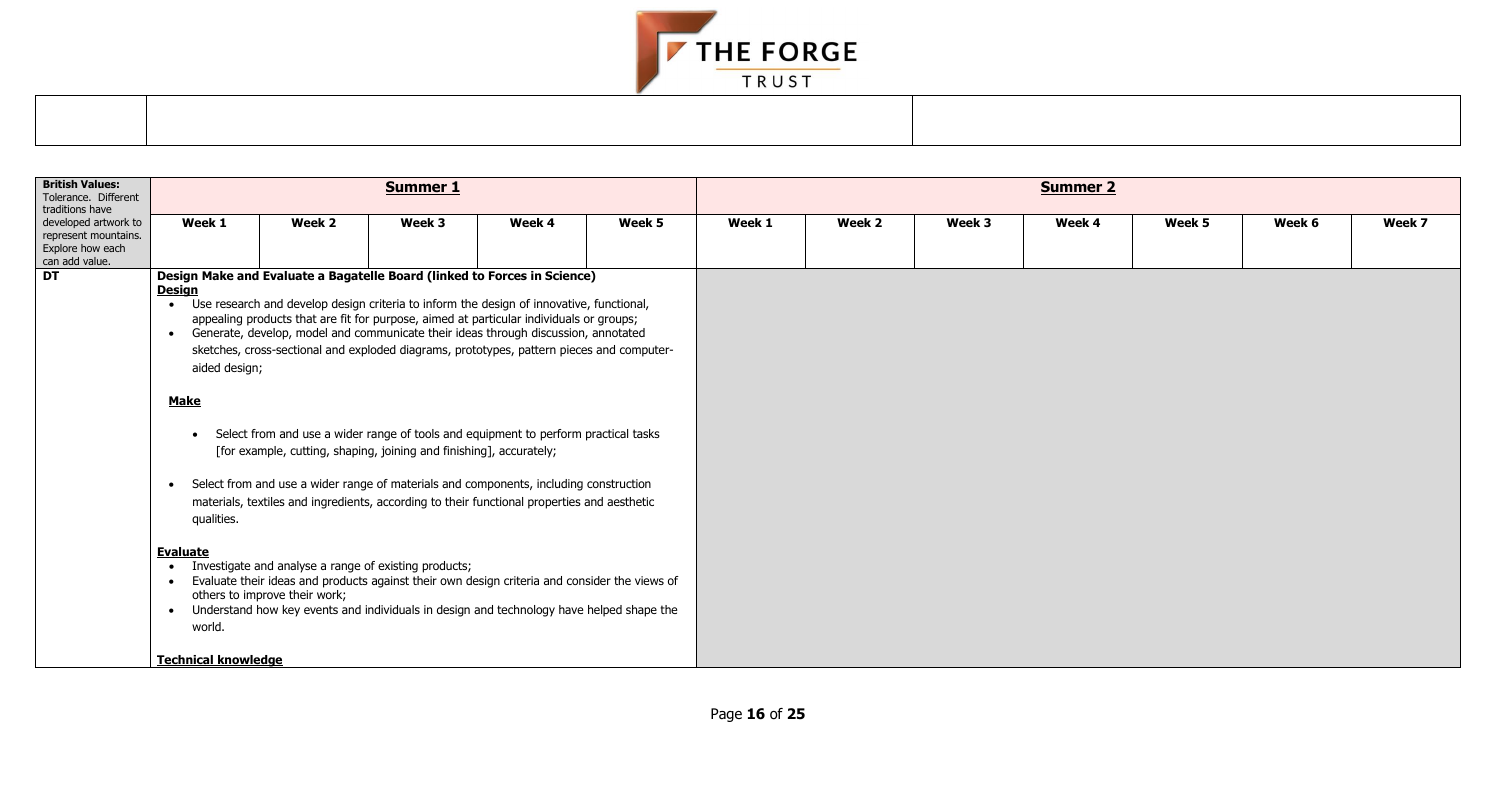| k 5                                               | Week 6                                     | Week 7 |  |  |  |  |  |  |  |
|---------------------------------------------------|--------------------------------------------|--------|--|--|--|--|--|--|--|
|                                                   |                                            |        |  |  |  |  |  |  |  |
| pressionists with representations in Chinese art. |                                            |        |  |  |  |  |  |  |  |
| iques;                                            |                                            |        |  |  |  |  |  |  |  |
| nd cultural development of their art forms.       |                                            |        |  |  |  |  |  |  |  |
| t ideas;                                          | d sculpture with a range of materials [for |        |  |  |  |  |  |  |  |



| Apply their understanding of how to strengthen, stiffen and reinforce more complex |  |
|------------------------------------------------------------------------------------|--|
| structures.                                                                        |  |
|                                                                                    |  |
|                                                                                    |  |

| <b>British Values:</b><br>Tolerance. Different<br>traditions have |        |        | <b>Summer 1</b> |        |        | <b>Summer 2</b>                                                                          |                                                                                                                                                                                                                                                                                                                                                                                                                                                                                                                                                                           |        |        |        |                                                                                                                                                                                                                                                                                                                                                                                                                  |        |  |  |
|-------------------------------------------------------------------|--------|--------|-----------------|--------|--------|------------------------------------------------------------------------------------------|---------------------------------------------------------------------------------------------------------------------------------------------------------------------------------------------------------------------------------------------------------------------------------------------------------------------------------------------------------------------------------------------------------------------------------------------------------------------------------------------------------------------------------------------------------------------------|--------|--------|--------|------------------------------------------------------------------------------------------------------------------------------------------------------------------------------------------------------------------------------------------------------------------------------------------------------------------------------------------------------------------------------------------------------------------|--------|--|--|
| developed artwork<br>linked to places of                          | Week 1 | Week 2 | Week 3          | Week 4 | Week 5 | Week 1                                                                                   | Week 2                                                                                                                                                                                                                                                                                                                                                                                                                                                                                                                                                                    | Week 3 | Week 4 | Week 5 | Week 6                                                                                                                                                                                                                                                                                                                                                                                                           | Week 7 |  |  |
| worship. Explore                                                  |        |        |                 |        |        |                                                                                          |                                                                                                                                                                                                                                                                                                                                                                                                                                                                                                                                                                           |        |        |        |                                                                                                                                                                                                                                                                                                                                                                                                                  |        |  |  |
| how each can add<br>value.                                        |        |        |                 |        |        |                                                                                          |                                                                                                                                                                                                                                                                                                                                                                                                                                                                                                                                                                           |        |        |        |                                                                                                                                                                                                                                                                                                                                                                                                                  |        |  |  |
| Art                                                               |        |        |                 |        |        | $\bullet$<br>$\bullet$<br><b>Subject content:</b><br>$\bullet$<br>$\bullet$<br>$\bullet$ | Explore techniques and build to a final piece painting based on what pupils have learned.)<br>Produce creative work, exploring their ideas and recording their experiences;<br>Become proficient in drawing, painting, sculpture and other art, craft and design techniques;<br>Evaluate and analyse creative works using the language of art, craft and design;<br>To create sketch books to record their observations and use them to review and revisit ideas;<br>example, pencil, charcoal, paint, clay]<br>About great artists, architects and designers in history. |        |        |        | Mountains in Art (compare and contrast artistic representations of mountains from the impressionists with representations in Chinese art.<br>Know about great artists, craft makers and designers, and understand the historical and cultural development of their art forms.<br>To improve their mastery of art and design techniques, including drawing, painting and sculpture with a range of materials [for |        |  |  |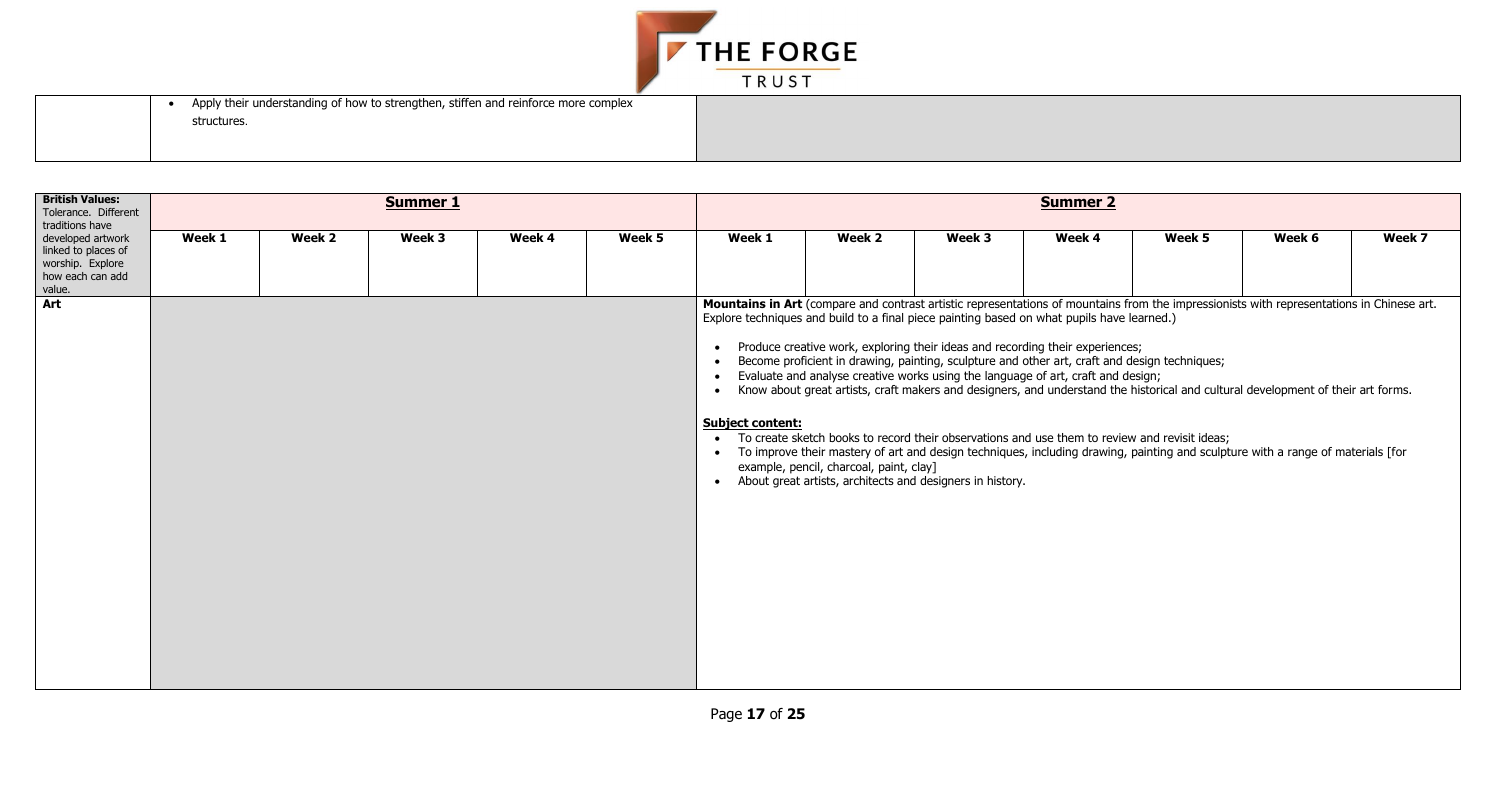| k 5                                                                                                                                                  | Week 6                                          | Week 7 |  |  |  |  |  |  |  |  |
|------------------------------------------------------------------------------------------------------------------------------------------------------|-------------------------------------------------|--------|--|--|--|--|--|--|--|--|
|                                                                                                                                                      | erm- delete as appropriate in line with academy |        |  |  |  |  |  |  |  |  |
| d around Newark                                                                                                                                      | explain why it was important                    |        |  |  |  |  |  |  |  |  |
| ology of mining in Britain<br>rial revolution:<br>d to work in coal mines<br>ury<br>ommunity grew up<br>ery villages to settle and work and describe |                                                 |        |  |  |  |  |  |  |  |  |
|                                                                                                                                                      |                                                 |        |  |  |  |  |  |  |  |  |



| <b>British Values:</b><br>Consider how in a<br>democracy people                                        |                  |        | <b>Summer 1</b> |        |        |        | <b>Summer 2</b>                                                                                                      |                                                                                                                                                  |                                                                                                                                                                                                                                                                                                                                                                                                                                                                                                                                                                                                                                                                                                                                                                                                                          |        |                                                                                                                                                                                                                                      |        |  |  |  |
|--------------------------------------------------------------------------------------------------------|------------------|--------|-----------------|--------|--------|--------|----------------------------------------------------------------------------------------------------------------------|--------------------------------------------------------------------------------------------------------------------------------------------------|--------------------------------------------------------------------------------------------------------------------------------------------------------------------------------------------------------------------------------------------------------------------------------------------------------------------------------------------------------------------------------------------------------------------------------------------------------------------------------------------------------------------------------------------------------------------------------------------------------------------------------------------------------------------------------------------------------------------------------------------------------------------------------------------------------------------------|--------|--------------------------------------------------------------------------------------------------------------------------------------------------------------------------------------------------------------------------------------|--------|--|--|--|
| can influence change<br>without conflict. E.g.<br>letters, free speech,<br>protests/ petitions<br>etc. | Week 1           | Week 2 | Week 3          | Week 4 | Week 5 | Week 1 | Week 2                                                                                                               | Week 3                                                                                                                                           | Week 4                                                                                                                                                                                                                                                                                                                                                                                                                                                                                                                                                                                                                                                                                                                                                                                                                   | Week 5 | Week 6                                                                                                                                                                                                                               | Week 7 |  |  |  |
| <b>History</b>                                                                                         |                  |        |                 |        |        |        | coverage).<br><b>Learning Journey</b><br>6.<br><b>Coal Mining in the Local Area</b><br><b>Learning Journey</b><br>6. | Recall some of the causes of the English Civil War<br>Explore what the civil war means for Newark<br>changes that happened when the mines closed | Sequence events relating to the English Civil War on a timeline<br>Use written sources from 1646 to learn about the events in and around Newark<br>Describe what life was like in Newark during the Civil War and explain why it was important<br>Place the three sieges of Newark in the context of the Civil War<br>Describe some of the main consequences of the Civil War<br>Describe how the history of the local colliery fits into the chronology of mining in Britain<br>Describe some of the changes that happened during the industrial revolution<br>Write a letter giving reasons why children should not be allowed to work in coal mines<br>Describe the conditions experienced by miners in the 20 <sup>th</sup> century<br>Use sources to investigate the sequence in which the mining community grew up |        | The English Civil War (NB there are two alternative units in this half term- delete as appropriate in line with academy<br>Use sources to investigate why people wanted to come to colliery villages to settle and work and describe |        |  |  |  |
| Geography                                                                                              | <b>Mountains</b> |        |                 |        |        |        |                                                                                                                      |                                                                                                                                                  |                                                                                                                                                                                                                                                                                                                                                                                                                                                                                                                                                                                                                                                                                                                                                                                                                          |        |                                                                                                                                                                                                                                      |        |  |  |  |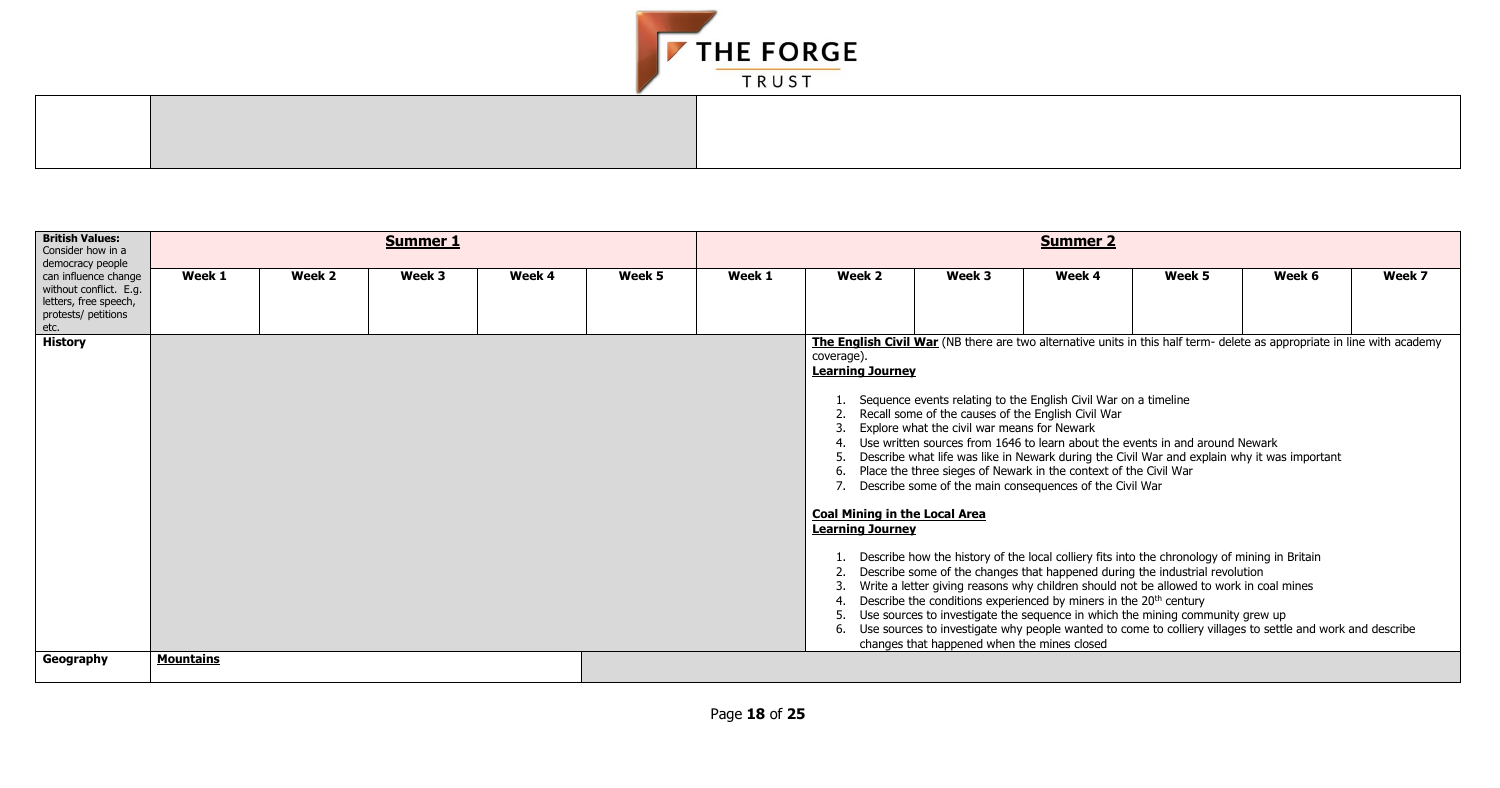

### **Learning Journey**

- 1. Investigate the largest mountains in the UK
- 2. Locate Ben Nevis and describe the land use in the wider area
- 3. Identify mountain ranges around the world
- 4. Describe the topography of Mount Kilimanjaro

| <b>British Values:</b><br>Tolerance. Consider                                                                                           |                                                                                                                                                                                                                                                                                                                                                                                                                                                                                                                                     |        | <b>Summer 1</b> |        |        | <b>Summer 2</b>                                                                                                                                             |        |        |        |        |        |        |  |  |  |
|-----------------------------------------------------------------------------------------------------------------------------------------|-------------------------------------------------------------------------------------------------------------------------------------------------------------------------------------------------------------------------------------------------------------------------------------------------------------------------------------------------------------------------------------------------------------------------------------------------------------------------------------------------------------------------------------|--------|-----------------|--------|--------|-------------------------------------------------------------------------------------------------------------------------------------------------------------|--------|--------|--------|--------|--------|--------|--|--|--|
| how we can all<br>appreciate artwork<br>associated with<br>different places of<br>worship even if we<br>do not belong to the<br>groups. | Week 1                                                                                                                                                                                                                                                                                                                                                                                                                                                                                                                              | Week 2 | Week 3          | Week 4 | Week 5 | Week 1                                                                                                                                                      | Week 2 | Week 3 | Week 4 | Week 5 | Week 6 | Week 7 |  |  |  |
| RE                                                                                                                                      | <b>Beliefs in action in the world</b><br><b>Learning Journey</b><br>Investigate art and<br>religions<br>2.                                                                                                                                                                                                                                                                                                                                                                                                                          |        |                 |        |        | architecture relating to world<br>Investigate and reflect on the<br>impact of the architecture,<br>design and artwork associated<br>with a place of worship |        |        |        |        |        |        |  |  |  |
| <b>Computing</b>                                                                                                                        | <b>Game Creator</b><br>Design, write and debug programs that accomplish specific goals, including controlling or<br>$\bullet$<br>simulating physical systems; solve problems by decomposing them into smaller parts;<br>Select, use and combine a variety of software (including internet services) on a range of<br>$\bullet$<br>digital devices to design and create a range of programs, systems and content that<br>accomplish given goals, including collecting, analysing, evaluating and presenting data and<br>information. |        |                 |        |        |                                                                                                                                                             |        |        |        |        |        |        |  |  |  |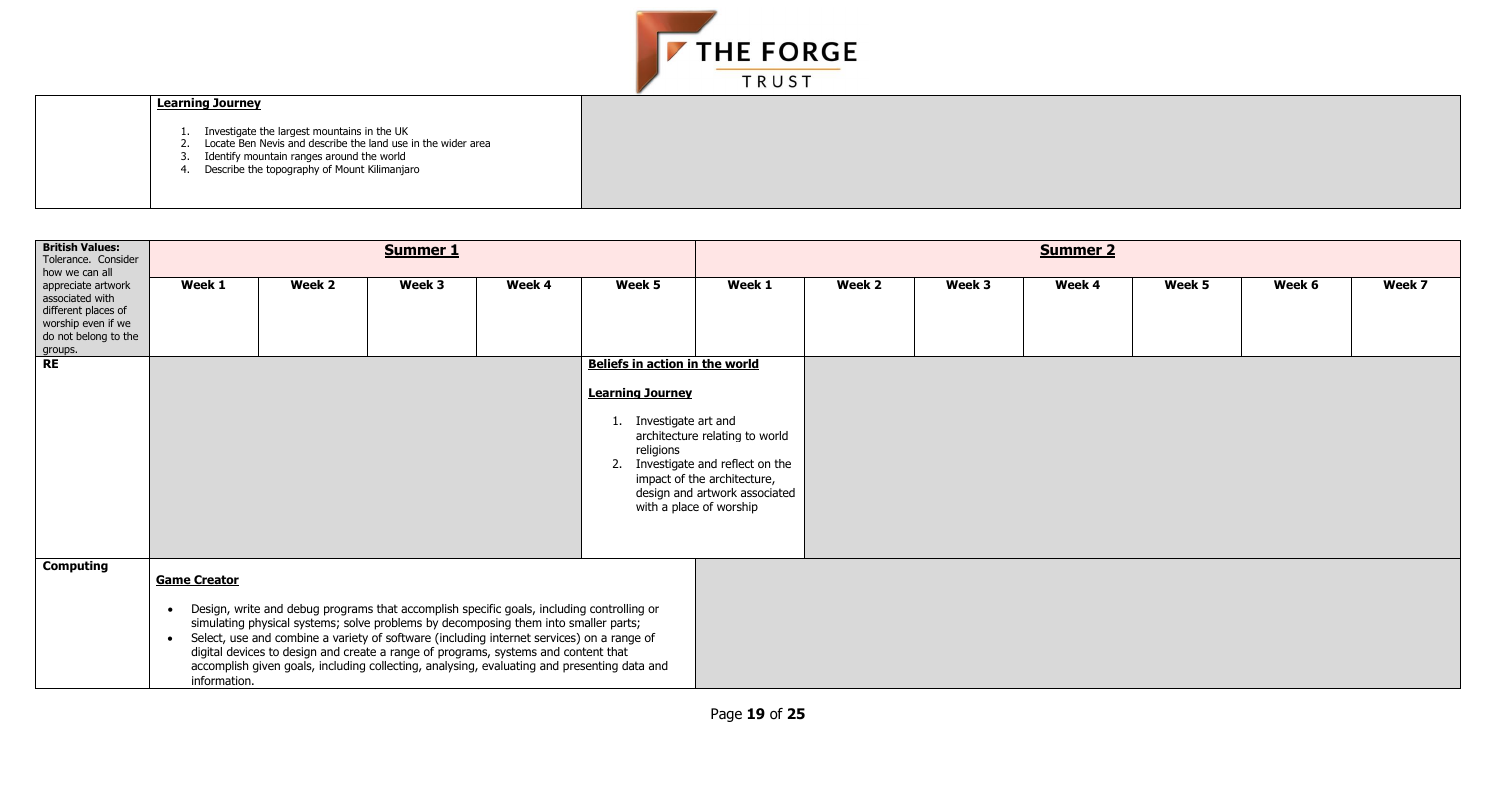

| <b>British Values:</b><br>Tolerance. Consider                                                                          |                                                                                                                                                                                                                                                                                                                                                                                         |        | <b>Summer 1</b> |        |        | <b>Summer 2</b> |        |        |                                                              |                                                    |                                                                                                                                                                                                                                                                                                                                                            |        |  |  |
|------------------------------------------------------------------------------------------------------------------------|-----------------------------------------------------------------------------------------------------------------------------------------------------------------------------------------------------------------------------------------------------------------------------------------------------------------------------------------------------------------------------------------|--------|-----------------|--------|--------|-----------------|--------|--------|--------------------------------------------------------------|----------------------------------------------------|------------------------------------------------------------------------------------------------------------------------------------------------------------------------------------------------------------------------------------------------------------------------------------------------------------------------------------------------------------|--------|--|--|
| how in the UK<br>people are free to<br>choose which<br>religion to follow.<br>Explore what<br>discrimination<br>means. | Week 1                                                                                                                                                                                                                                                                                                                                                                                  | Week 2 | Week 3          | Week 4 | Week 5 | Week 1          | Week 2 | Week 3 | Week 4                                                       | Week 5                                             | Week 6                                                                                                                                                                                                                                                                                                                                                     | Week 7 |  |  |
| <b>Music</b>                                                                                                           | <b>Celebrations</b><br>Play and perform in solo and ensemble contexts, using<br>their voices and playing musical instruments with<br>increasing accuracy, fluency, control and expression;<br>Improvise and compose music for a range of purposes<br>using the inter related dimensions of music;<br>Listen with attention to detail and recall sounds with<br>increasing aural memory. |        |                 |        |        |                 |        |        |                                                              |                                                    |                                                                                                                                                                                                                                                                                                                                                            |        |  |  |
| <b>MFL</b>                                                                                                             |                                                                                                                                                                                                                                                                                                                                                                                         |        |                 |        |        |                 |        |        | <b>Seasons</b><br>in and responding;<br>language structures; | and link the spelling, sound and meaning of words; | Listen attentively to spoken language and show understanding by joining<br>Explore the patterns and sounds of language through songs and rhymes<br>Engage in conversations; ask and answer questions; express opinions<br>and respond to those of others; seek clarification and help;<br>Speak in sentences, using familiar vocabulary, phrases and basic |        |  |  |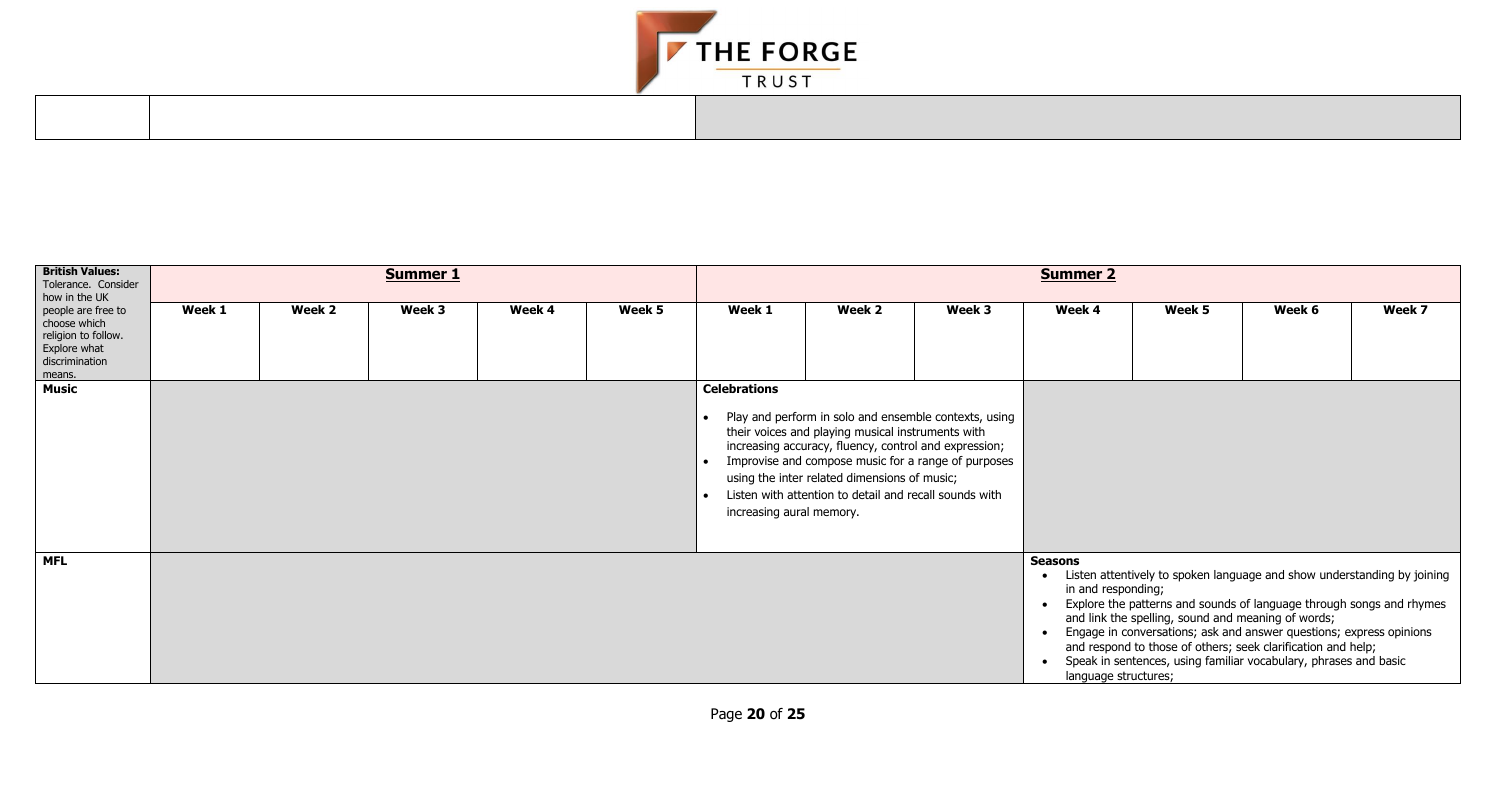• Develop accurate pronunciation and intonation so that others understand when they are reading aloud or using familiar words and phrases; • Present ideas and information orally to a range of audiences; • Read carefully and show understanding of words, phrases and simple



- 
- writing;
- 

• Appreciate stories, songs, poems and rhymes in the language.

### **Additional Commentary**

**Our Ambition: To be the highest performing MAT in the country Our Mission: To improve the communities we serve for the better**

**Vision:**

Challenging educational orthodoxies so that every child makes good progress in core subjects; all teachers are committed to personal improvement and fulfil their responsibilities; all children receive a broad and balanced curriculum; all academies strive to be outstanding.

Out of the three main designs for curriculum (knowledge, knowledge-engaged and skills-led), all subjects in our curriculum are knowledge-engaged. Knowledge engaged means knowledge is taught with a view to children applying this knowledge through thoughts, physical skills or actions. For example, in writing or problem solving. Reference can be made to Bloom's Taxonomy.

### **A. Curriculum Design**

Rigour in planning and delivery, including excellent modelling, demonstrations and clarity is a pre-requisite for implementing curriculum design.

"Teachers teach techniques and a technique becomes a skill when it is applied independently"

### **B. The 'golden threads' in our curriculum are as follows:**

1. Standards: pupil achievement in reading, writing, speaking & listening and maths (especially important in white working-class areas for children to go on and achieve);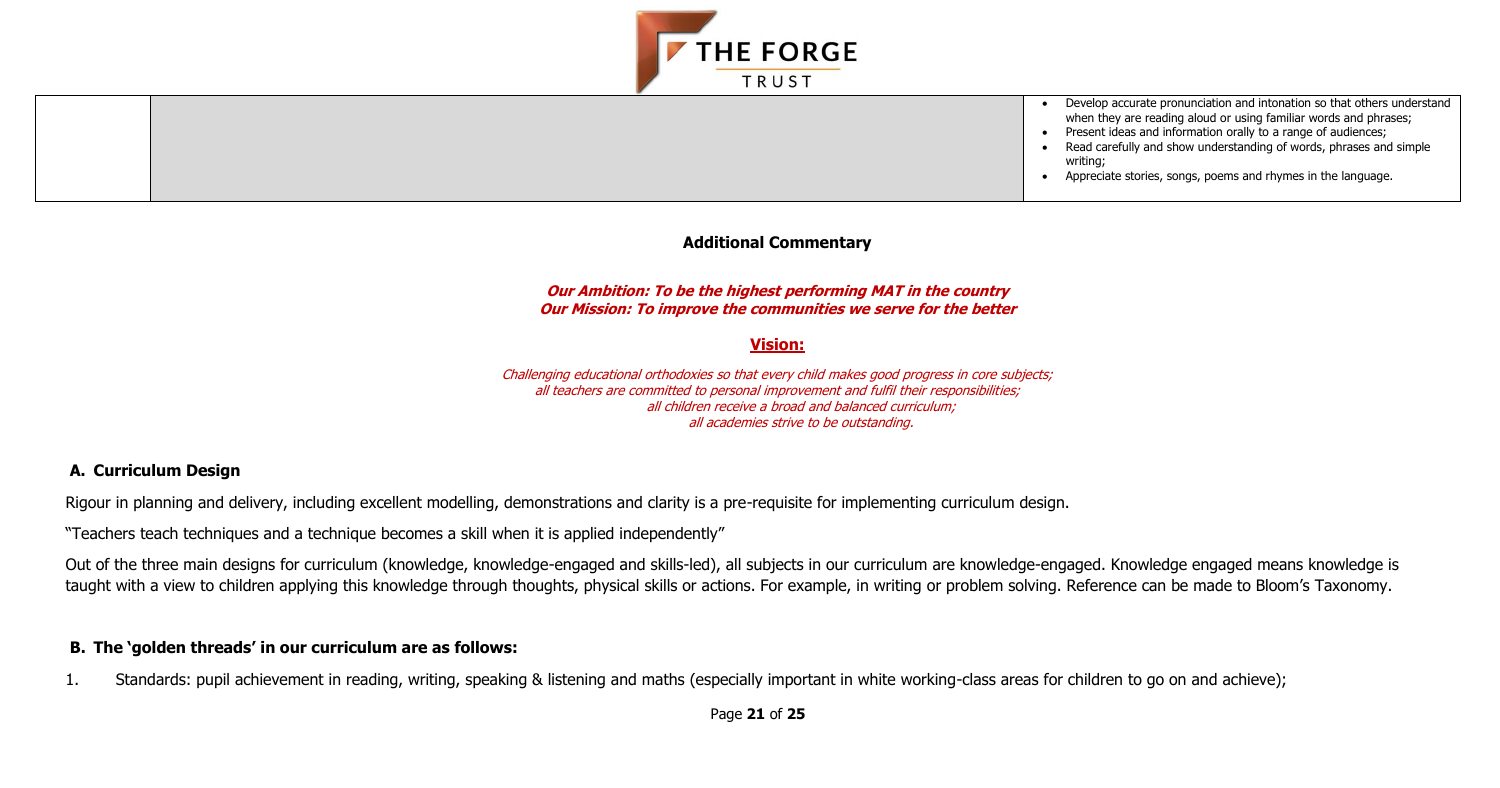

- 2. Aspirations (typically white working class children lack aspiration for many reasons, and can often lack knowledge about 'pathways');
- 3. Cultural diversity and preparing children for 'Modern Britain'.

# **See top of Curriculum Map for each term for Aspiration and Cultural Diversity threads. For Standards, See Long-Term Planner.**

# **The Three 'I's of Curriculum**

**INTENT :** The 'top level' view of the curriculum. It is 'what is on offer'.

#### **Key Question:** Why are children taught what they are in Forge schools?

Answer: The Executive Senior Leadership Team of the trust believe strongly that all schools should follow the National Curriculum Framework 2013. Approximately 80% of the content is standardised in every year group, with 2 context of the school.

#### **Key Question:** Why were the curriculum decisions made?

Answer: Our catchment areas are predominantly White British, many of them serving areas of deprivation and challenge. As a result, we must equip children with the necessary basic skills in Mathematics. English and Science areas gives children 'currency' to go on and access higher qualifications and courses when they leave primary school. Therefore, standards are a golden thread in the curriculum that will give children the necessary cultura children for life in modern Britain by making sure they are taught about different cultures and faiths. We aim for our children to be tolerant and understanding of people who appear to be 'different'; consequently cultural agenda is very important given the nature of our catchments, therefore aspiration is another golden thread thoughout our curriculum. Linked closely to aspiration is our speaking and listening curriculum, that prepares chil speaking skills; listening skills; awareness of audience and non-verbal communication.

Stage 2: Medium Term Planning Support & Year Group Connections-This document builds on the content taught in previous years. It includes learning objectives, success criteria and phases of lessons for each topic. It is a w teachers in each school to access so that standards in the subject can be measured and checked. Each topic has an A4 Learning Journey and Assessment Concept Pyramid. The CEO, Deputy CEO and Consultant Principal (ESLT) prep network leaders to finalise the documentation ready for September 2020. This ensured standardisation of approach in each school and ensured assessment is mirrored in each school.

We have Learning Journeys in place and we use Concept Pyramids to assess in science, history, geography and RE. Concept Pyramids include the key concepts and vocabulary covered in a topic and these form the basis for asses completing pre and end-tests in books, and teachers can then measure progress at the end of the topic. Learning Journeys give an overview of the coverage highlighted in Stage 2 planning (Medium Term Planning Support and Ye beainnina of everv lesson. A 'reflection box' is a feature of all Learnina Journeys where children can reflect on what they have learnt and what they still need help with understanding. Teachers should use this information

#### **Key Question:** Who made the curriculum decisions?

**Answer**: The curriculum in place is 'layered', with 7 stages to the planning process at The Forge Trust. Below is a description of each planning stage as well as key personnel who contributed at the various stages:

#### **Stage 1**: **Curriculum Map**

Curriculum maps are in place for all Year Groups showing National Curriculum references for all subjects as well as coverage (local Curriculum/context 20% and National Curriculum 80% trust standardised). They also highligh aspiration. The Executive Senior Leadership Team prepared this stage: the CEO, Deputy CEO, Consultant Principal and Principals. A high degree of control and expertise was imperative at this stage to ensure the highest qual

Stage 3: Short-Term planning (which includes individual lesson plans). Class teachers are fully responsible for their own planning, even where planning is shared between the teachers in a year group. They should use the me ensure that they differentiate three ways in lessons (LA/MA/HA) so that all children are appropriately challenged.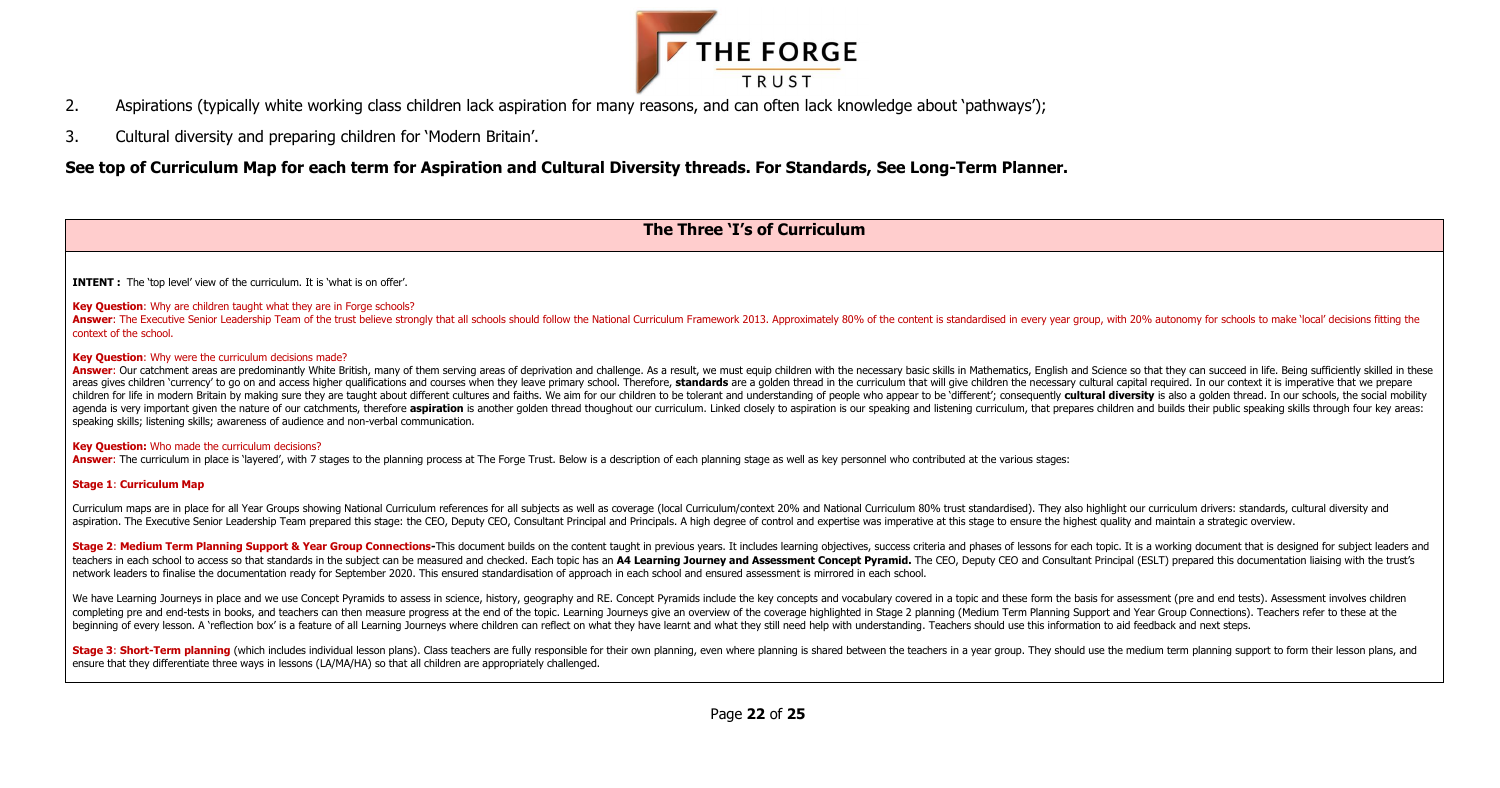

# **IMPLEMENTATION: 'Curriculum is WHAT is taught not HOW' (Ofsted 2018)**

WHAT: In core subjects, topics are taught in a systematic way to build on previous learning and ensure maximum understanding. Key vocabulary is highlighted and children have opportunities to use and apply their learning in every lesson. In subjects such as Science, PE, RE, MFL, DT, History, Geography and Art, topics have a concept wall containing key vocabulary linked to the topic. These concept walls form the basis of assessment criteria, but more importantly guide a meaningful learning journey where lessons are sequenced in a progressive way.

**Process:** 1. Teachers plan coverage of a topic listing key vocabulary and concepts on a wall. 2. The concept wall is used as a basis for pre-testing children to assess their knowledge at the start of a topic. 3. Children fill in their empty pyramid with three levels of words and concepts: level 1-words and concepts they already know; level 2-words and concepts they are familiar with but don't have a deep understanding of; level 3-words and concepts that they have no knowledge about at all. 4. The sequence of lessons on the learning journey (scheme of work) with explicit reference to the learning journey at each stage. 5. Reflections on what children have learnt and what they still find difficult are filled in on learning journeys, and an end-test relating to the concept wall is taken. Learning and progress can be measured against the pre-test.

HOW: Individual lessons have learning objectives and success criteria, and the trust's teaching and learning toolkit highlights the areas of the learning cycle that should be evident in a lesson. The toolkit also links to 'pedagogy' that teachers should employ in lessons.

### **IMPACT**

Outcomes are assessed in reading, writing, maths and SPaG at a minimum of three assessment points per year (termly) so that we can accurately track each child. Where year groups are causing a concern, Principals can opt to assess half-termly. We have an exam based system, in line with the accountability system in place nationally. If children can answer questions that represent the taught curriculum in each year group correctly on an exam paper, then we believe that this proves impact. After all, exams are a part of life and provide children with the currency that children need to be succeed. However, although exam papers are only a 'tool' to measure in core subjects, they are not the only measure. We believe in high quality teacher assessment to back up summative judgements. These are linked to ARE grids (age related expectations) in each year group. High quality, ongoing formative assessment happens daily through marking and feedback. Work scrutiny will also show impact and learning.

# **Ofsted's definition of Curriculum**

INTENT: 'A framework for setting out the aims of a programme of education, including the knowledge and understanding to be gained at each stage'.

IMPLEMENTATION: '…for translating that framework over time into a structure and narrative, with an institutional context'.

IMPACT: '…and for evaluating what knowledge and understanding pupils have gained against expectation'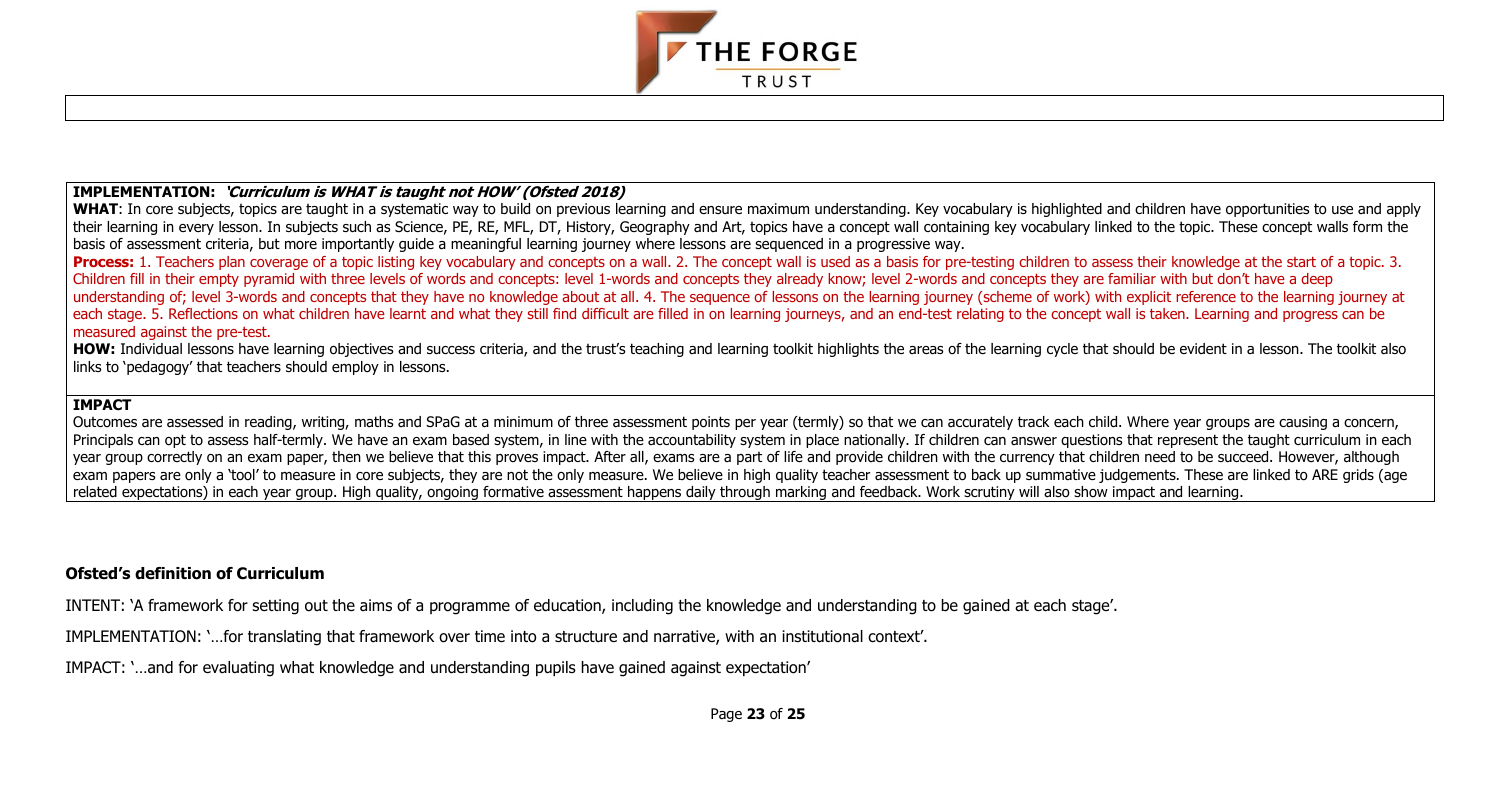

**C1. Suggested Timetable for Year 5 & Year 6**